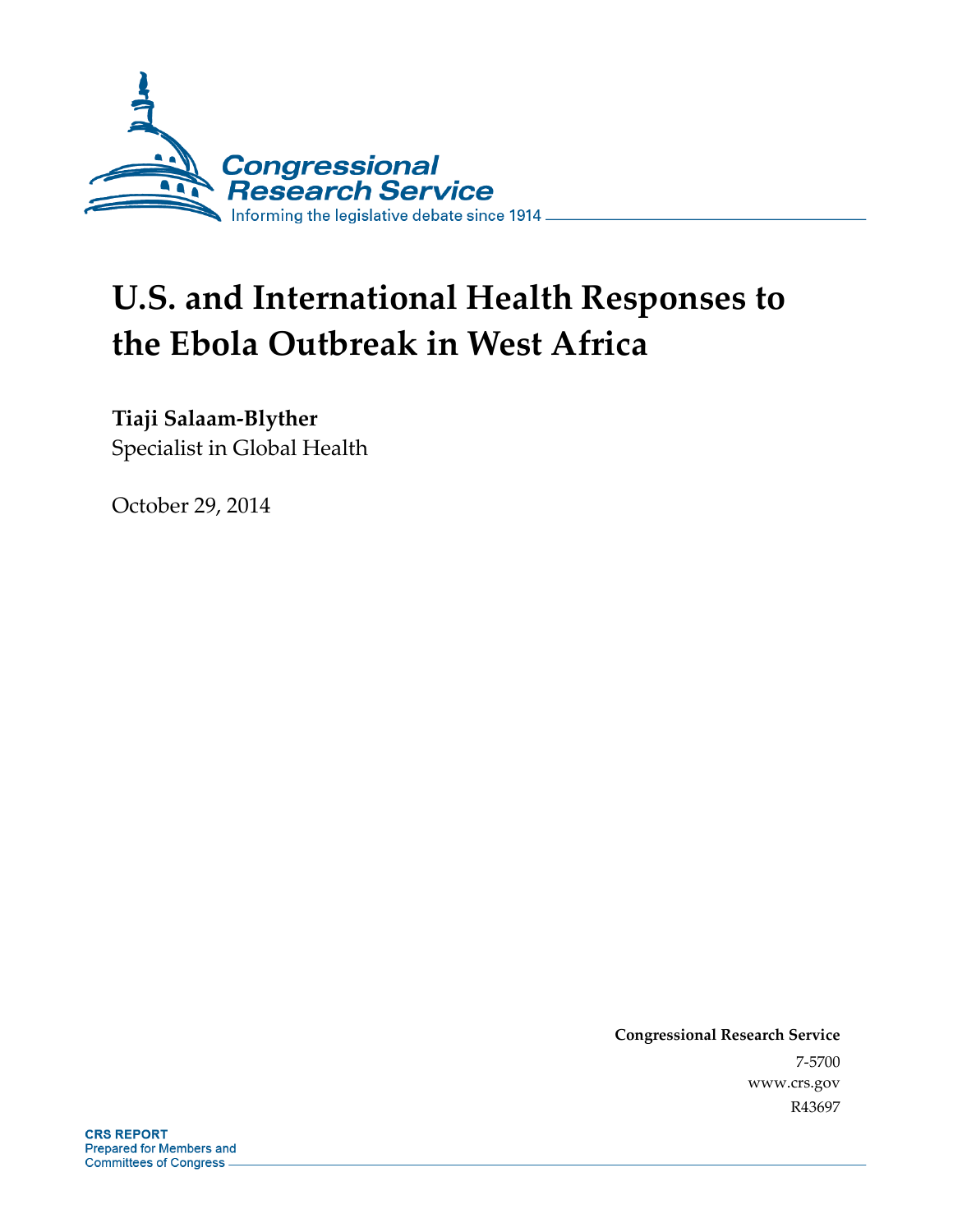## **Summary**

In March 2014, an Ebola Virus Disease (EVD) outbreak was reported in Guinea, West Africa. The outbreak is the first in West Africa and has caused an unprecedented number of cases and deaths. The outbreak is continuing to spread in Guinea, Sierra Leone, and Liberia (the "affected countries"); it has been contained in Nigeria and Senegal, and has been detected in Mali. As of October 22, 2014, more than 10,000 people have contracted EVD, more than half of whom have died.

Until October 2014, no secondary EVD cases had occurred outside of Africa. That month, health workers in Spain and the United States contracted EVD cases while providing care for Ebola patients. Other factors make this outbreak unique, including

- its introduction into West Africa;
- multi-country outbreaks occurring simultaneously;
- disease transmission within urban areas; and
- an unprecedented scale and pace of transmission.

In the aggregate, between 1976, when Ebola was first identified, through 2012, there were 2,387 cases, including 1,590 deaths, all in Central and East Africa. The number of Ebola cases in this outbreak is four times higher than the combined total of all prior outbreaks, and the number of cases is doubling monthly. The U.S. Centers for Disease Control and Prevention (CDC) and the World Health Organization (WHO) have projected an exponential increase in cases. WHO estimated that by the end of November, some 20,000 people may contract Ebola; CDC estimated that "without additional interventions or changes in community behavior," up to 1.4 million could contract EVD in Liberia and Sierra Leone by January 2015. CDC indicates, however, that the outbreak may not reach such proportions since responses are intensifying. In Liberia, for example, improvements in burial practices have resulted in roughly 85% of all bodies being collected within 24 hours of being reported to national officials.

In an August 2014 report, WHO estimated that it would cost roughly \$500 million to contain the outbreak by January. In September, international responses accelerated. The United Nations (U.N.) established the United Nations Mission for Ebola Emergency Response (UNMEER) "to utilize the assets of all relevant U.N. agencies" to address the health and broader social impacts of the outbreak. A proposed U.N. response would cost roughly \$1 billion, about half of which would be aimed at addressing health impacts.

The United States is the leading funder of the international Ebola response, and its financial support is growing. As of October 25, almost 900 U.S. government personnel had deployed to the region, and some 4,000 military personnel will be deployed to the region. The U.S. Agency for International Development (USAID) reports that as of October 22, U.S. funding for EVD responses totaled \$344.6 million. In addition, the Department of Defense (DOD) is planning to spend more than \$1 billion on EVD activities in West Africa. On October 17, President Obama established an Ebola Czar to coordinate U.S. domestic and global responses to the Ebola outbreak.

Some global health experts have criticized the U.S. and international response to the Ebola outbreak, decrying the pace and scale of assistance. The limited impact of U.S. and international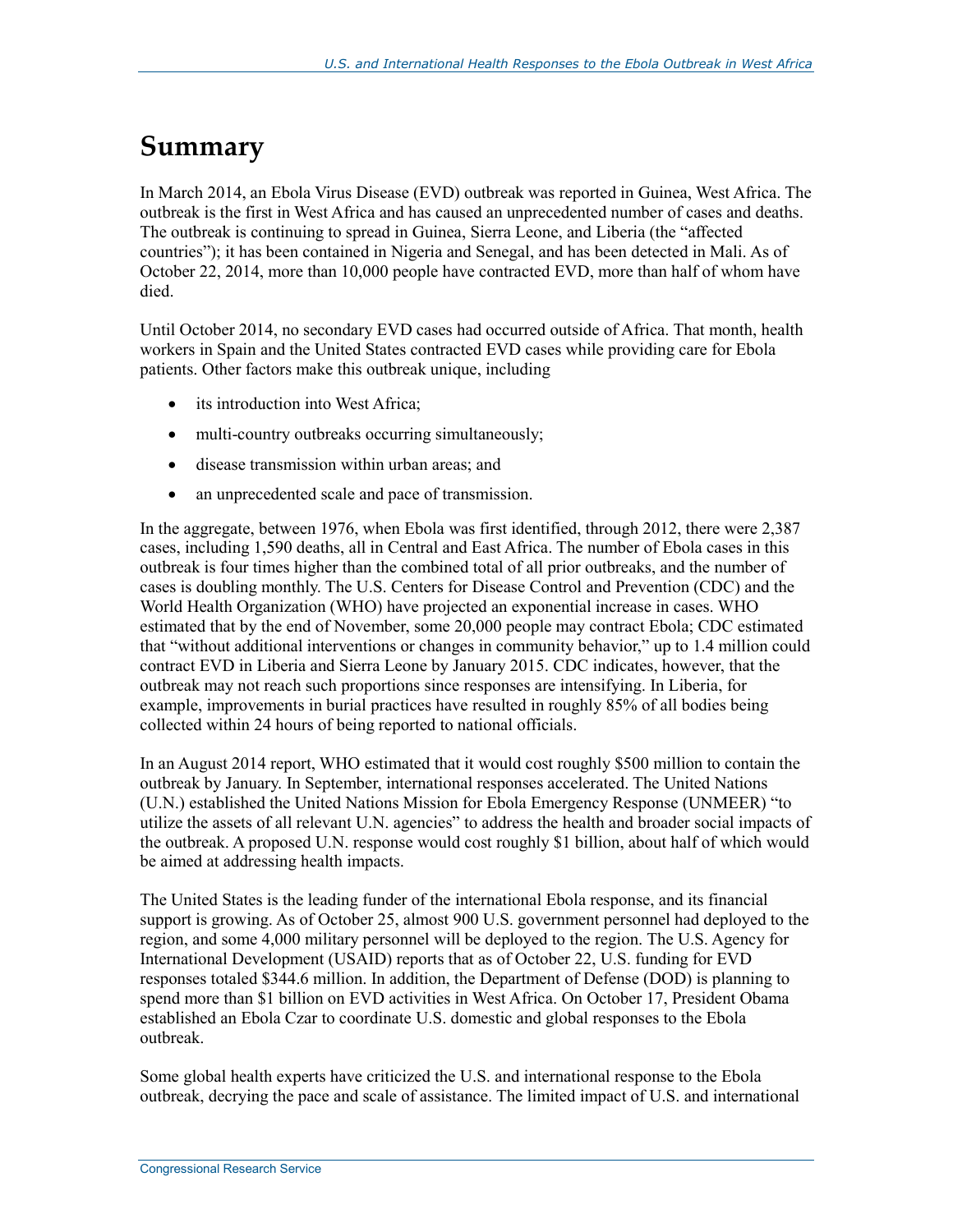responses to the Ebola outbreak has raised several questions regarding global health governance structures, international commitment to bolstering pandemic preparedness and response capacity in poor countries, and global support for strengthening health systems. The international community lacks a rapid response team of health professionals prepared to address health emergencies like the ongoing West African Ebola outbreak. Debates about whether WHO should have such capacity have been at the heart of recent WHO reform debates.

While deliberating the appropriate response to ongoing Ebola outbreak, Congress is likely to discuss the breadth of health, social, economic, development, and security challenges that this outbreak is causing, as well as how U.S. global health aid is apportioned. This report focuses on the health impacts of the outbreak and discusses U.S. and international responses to those health challenges.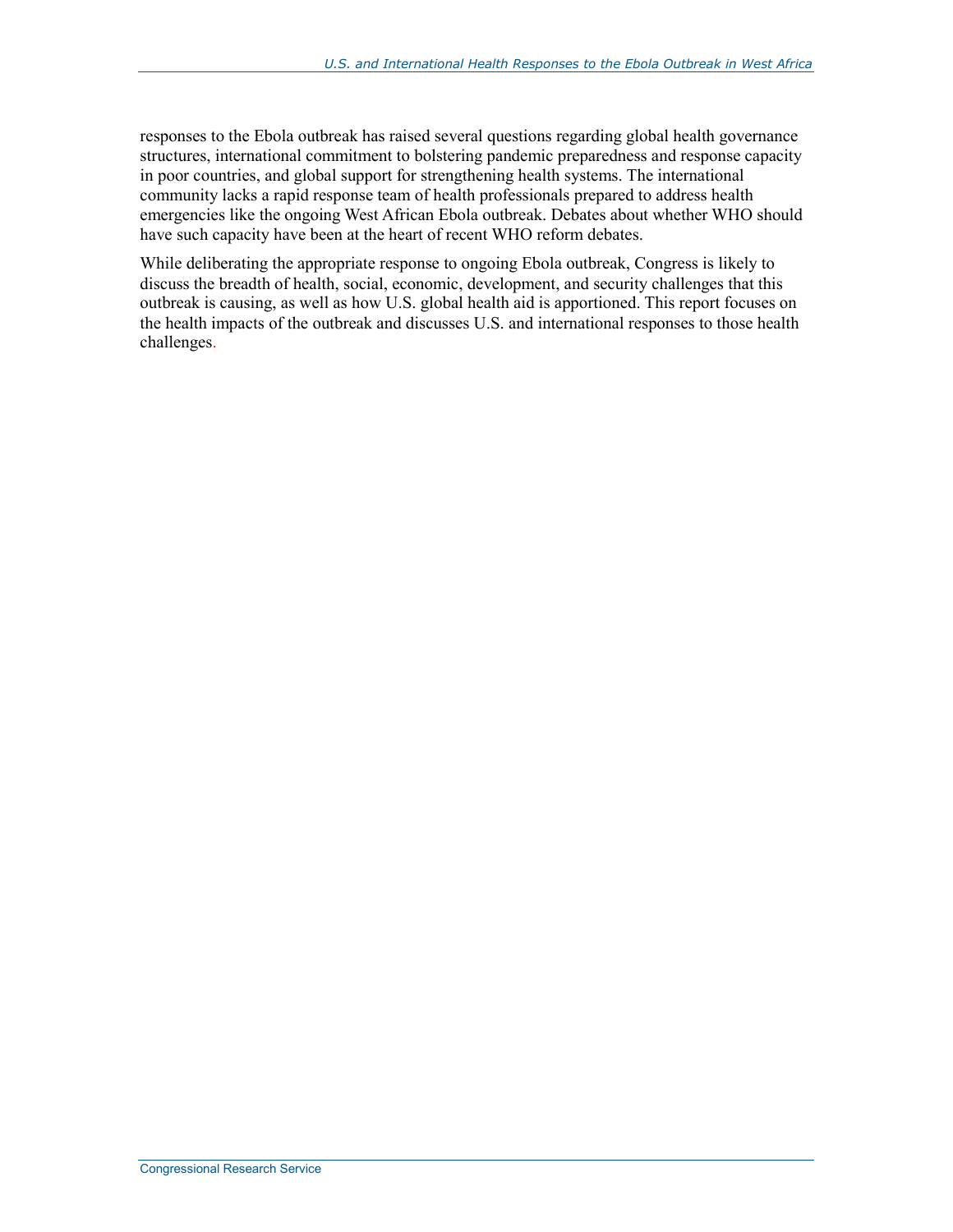## **Contents**

## Figures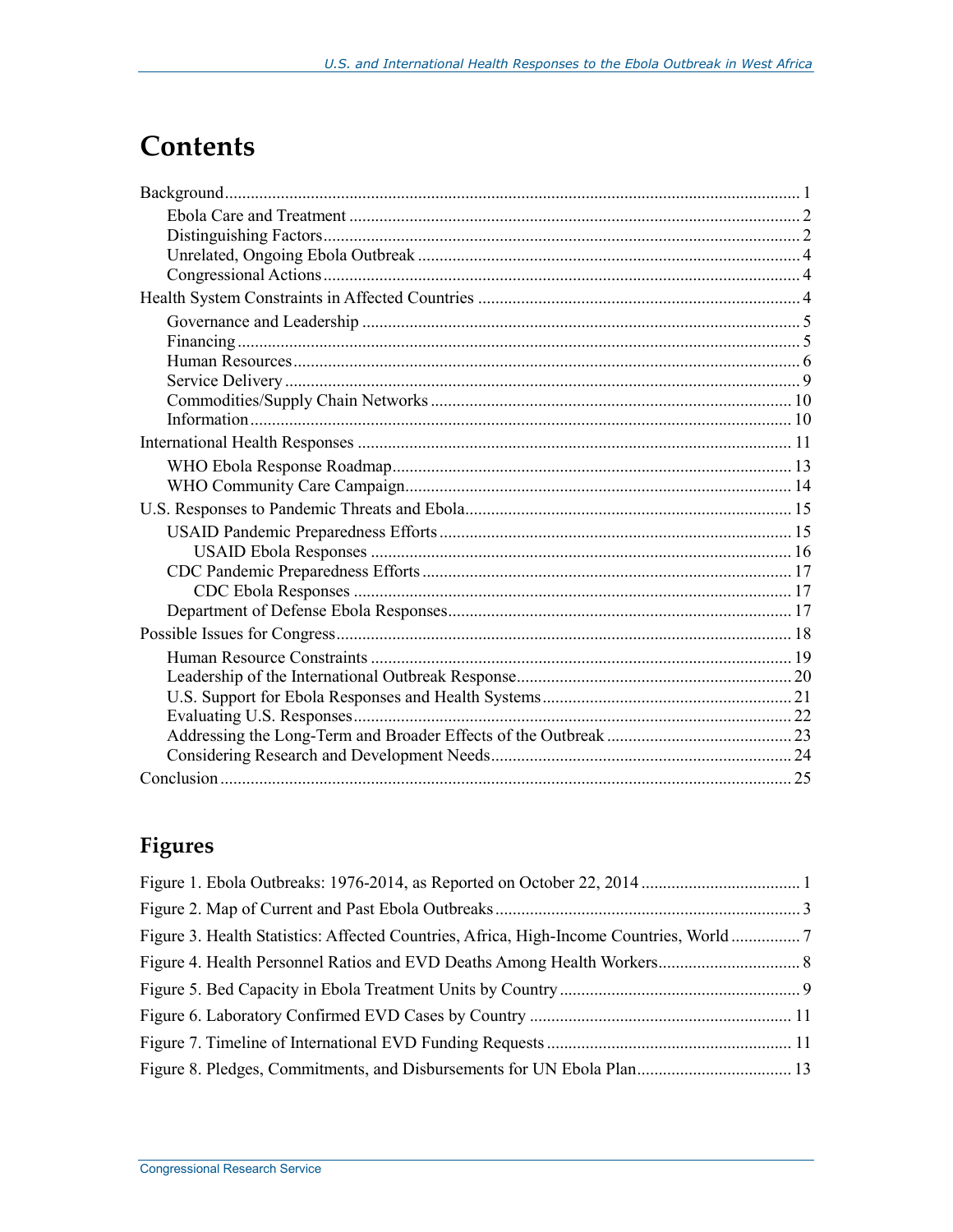## **Tables**

| Table 1. Impact of Health System Deficiencies on Ebola Outbreak Containment |  |
|-----------------------------------------------------------------------------|--|
|                                                                             |  |
|                                                                             |  |
|                                                                             |  |
|                                                                             |  |
|                                                                             |  |

### **Contacts**

|--|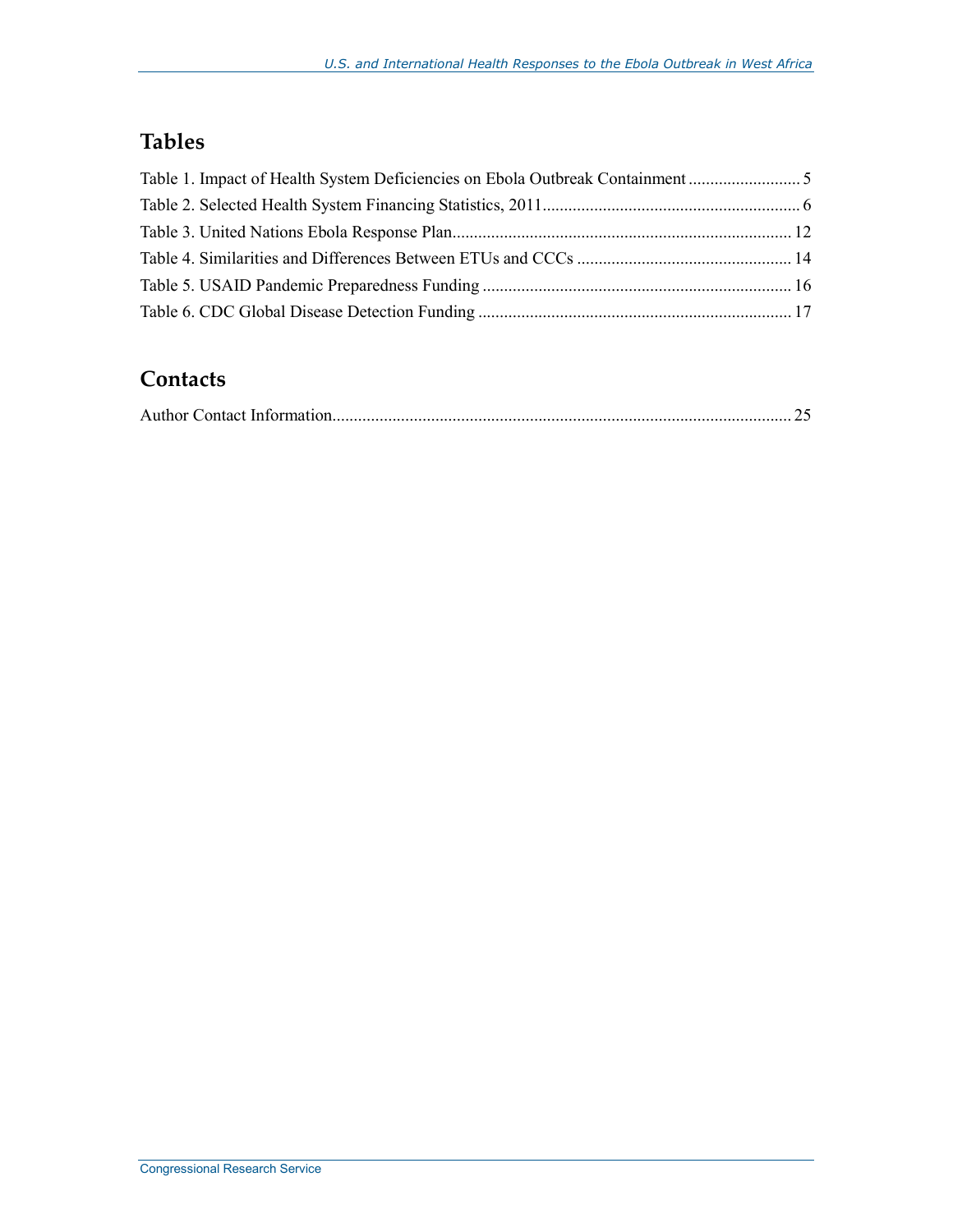## **Background**

Ebola virus disease (Ebola, or EVD) is a severe, often fatal disease that was first detected in the Democratic Republic of the Congo (DRC) in 1976.<sup>1</sup> Originating in animals, EVD is spread to and among humans through contact with the blood, other bodily fluids, organs, and corpses of those infected. It is not transmitted through the air, and the World Health Organization (WHO) maintains that there is minimal risk of contracting EVD on a plane,<sup>2</sup> though most airlines have suspended flights to and from the affected countries.<sup>3</sup>

In March 2014, an EVD outbreak was reported in Guinea, West Africa. The outbreak is the first in West Africa and has become the largest, most persistent ever documented. The outbreak is continuing to spread in Guinea, Sierra Leone, and Liberia ("affected countries") and has ended in Nigeria and Senegal, after having infected 20 people in Nigeria and one in Senegal. As of late October, nearly 10,000 people have contracted EVD, of whom almost 5,000 have died (**Figure 1**). WHO regularly updates EVD cases at http://www.who.int/ebola.



**Source:** Created by CRS Global Health Specialist Tiaji Salaam-Blyther from WHO data.

Due to inadequate disease surveillance capacities in the region, WHO estimates that actual cases may be two to four times higher than reported.<sup>4</sup> Some health experts are concerned that the weak surveillance systems in neighboring countries may miss EVD cases. On October 23, Mali reported its first EVD case and some suspect that Cote d'Ivoire may have undetected cases.5 WHO is reportedly sending a team to Mali to help with clinical management, epidemiology, contact tracing and social mobilization.

 1 This section was summarized from WHO, *Ebola*, fact sheet, number 103, April 2014.

<sup>&</sup>lt;sup>2</sup> WHO, "WHO: Air travel is low-risk for Ebola transmission," Note for the Media, August 14, 2014 and WHO,

<sup>&</sup>quot;Statement on travel and transport in relation to Ebola virus disease (EVD) outbreak, August 18, 2014.

<sup>3</sup> "WHO urges calm as Kenya bans contact with Ebola-affected countries," *The Guardian*, August 17, 2014.

<sup>4</sup> WHO, *Situation Report Update*, September 8, 2014.

<sup>5</sup> Abby Ohlheiser, "WHO sending experts to Mali after first Ebola diagnosis in the West African country," *Washington Post,* October 24, 2014.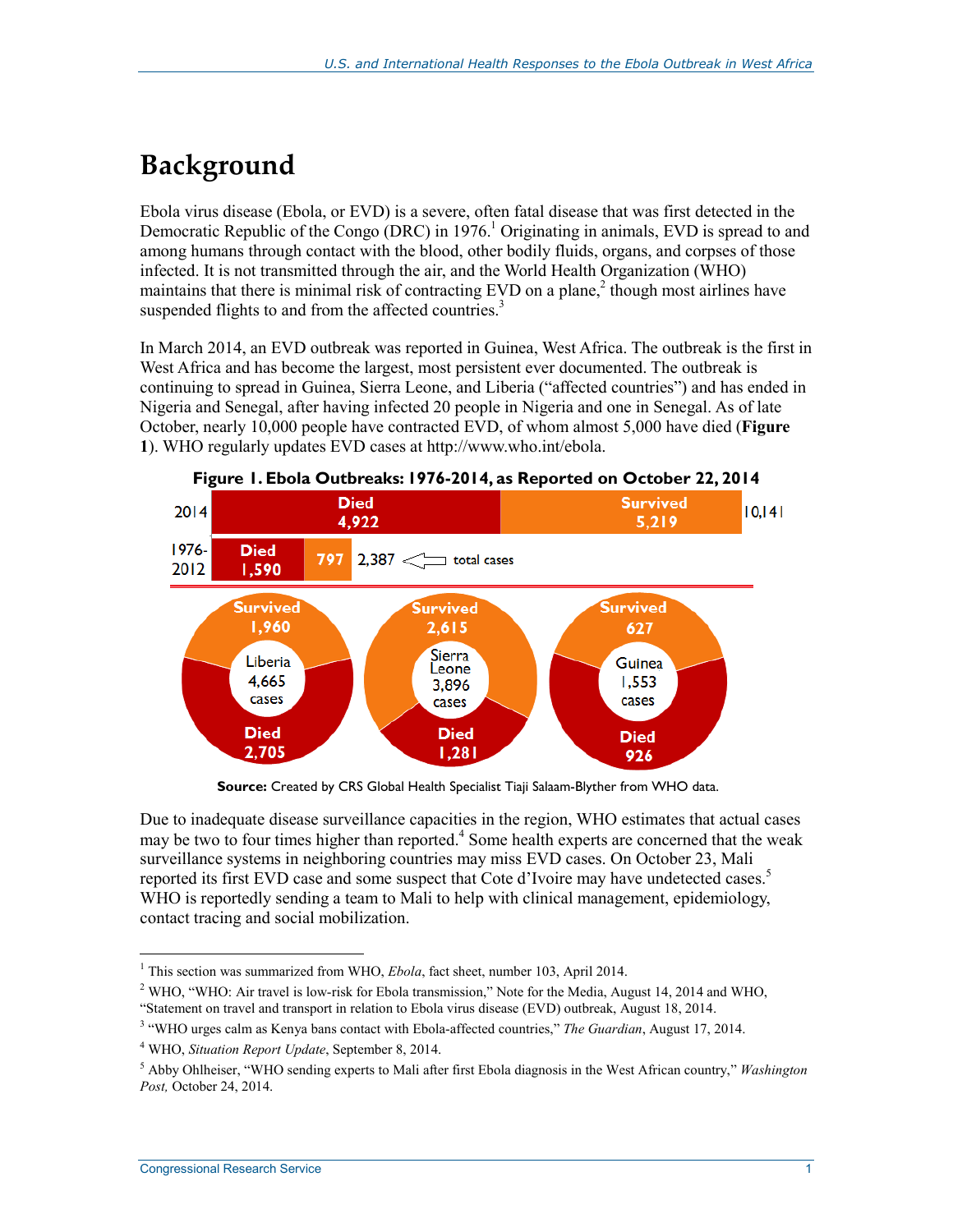#### **Ebola Care and Treatment**

There are no drugs proven to prevent or treat EVD, though efforts are underway to develop them. In October, press reports indicated that WHO planned to begin testing two Ebola vaccines in January on some 20,000 health workers and other volunteers. The organization also indicated that a treatment might be available for use in Liberia by early November.<sup> $\bar{6}$ </sup> In the absence of specific treatments, health practitioners treat EVD symptoms with supportive care, which can reduce the fatality rate. Spread of the disease can be limited through the use of disease surveillance and containment measures. WHO has released manuals that outline appropriate patient care, management of contaminated objects, safe burial practices, and diagnostic protocol.<sup>7</sup> These measures successfully contained all the previous Ebola outbreaks.

### **Distinguishing Factors**

The Ebola virus that is circulating in West Africa is not new. Health experts are familiar with methods to treat and contain it. The disease is spreading quickly, however, because the health systems in the affected countries are ill-equipped to implement requisite disease containment and surveillance measures. Key factors that distinguish this outbreak from previous EVD outbreaks include the following:

**Emergence in West Africa.** Prior to the current outbreak in Guinea, Liberia, and Sierra Leone (affected countries), EVD outbreaks were concentrated in the DRC, Gabon, Sudan South Sudan, and Uganda (**Figure 3**).

**Simultaneous multi-country outbreaks.** Disease transmission along the shared borders of Guinea, Liberia, and Sierra Leone has been intense and despite efforts to detect the disease at the borders, people infected with Ebola have imported the disease into other countries. Contact tracing and disease containment have halted the spread in Senegal and Nigeria where the outbreak ended on October 17 and 19, respectively. In Nigeria, an imported case resulted in an outbreak that infected 20 people and killed eight. A single imported case in Senegal was contained to the index case. WHO is investigating a new EVD case in Mali.

Until October, no EVD cases outside of Africa resulted in secondary cases. In that month, health workers in the United States and Spain contracted EVD while caring for EVD patients. No additional cases have been reported from the health workers. No other reports have emerged of EVD spreading in other countries where EVD patients have been evacuated.

**Cases in urban areas.** Previous outbreaks were confined to rural and forested areas, whereas the current outbreak is spreading in rural and urban settings alike. Responders are struggling to isolate cases and contain the outbreak in densely populated urban areas that lack sufficient access to clean water and sanitation and face severe shortages of health workers and clinics.

**Scale and pace of transmission**. Ebola is spreading at an unprecedented rate in the affected countries. In Liberia, reported cases are doubling every 15-20 days and in Sierra Leone, reported

<sup>&</sup>lt;sup>6</sup> The Guardian, "WHO aims for Ebola serum in weeks and vaccine tests in Africa by January," September 22, 2014.

<sup>7</sup> WHO, *Interim Infection Prevention and Control Guidance for Care of Patients with Suspected or Confirmed Filovirus Haemorrhagic Fever in Health-Care Settings, with Focus on Ebola*, August 2014.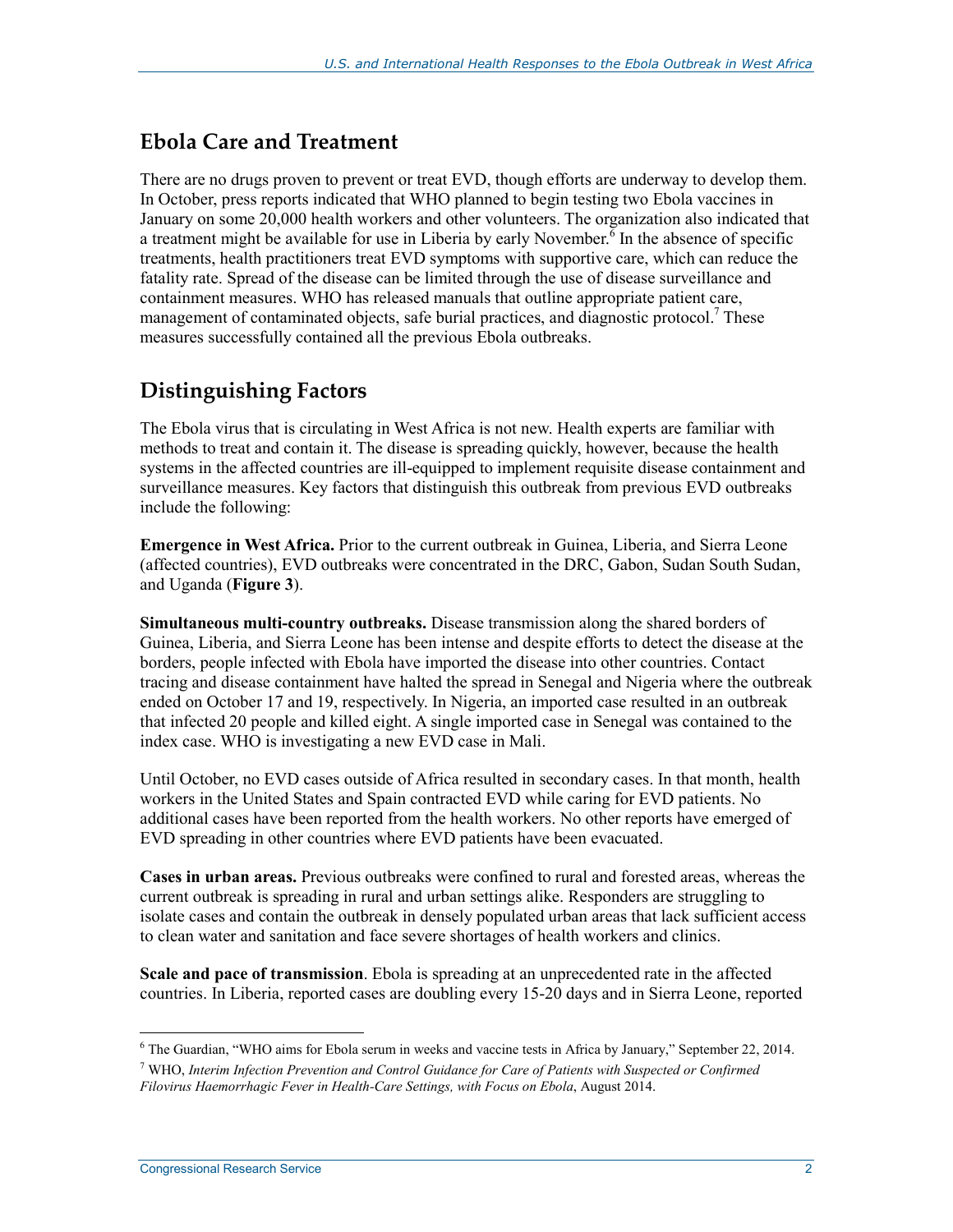cases are doubling every 30-40 days.<sup>8</sup> Health experts link the unabated spread of EVD in the affected countries to weak health systems.





**Source:** Created by CRS Visual Information Specialist Amber Wilheim from WHO data.

Whartin Meltzer et al., "Estimating the Future Number of Cases in the Ebola Epidemic—Liberia and Sierra Leone, 2014-2015," *MMWR*, (September 23, 2014), volume 63.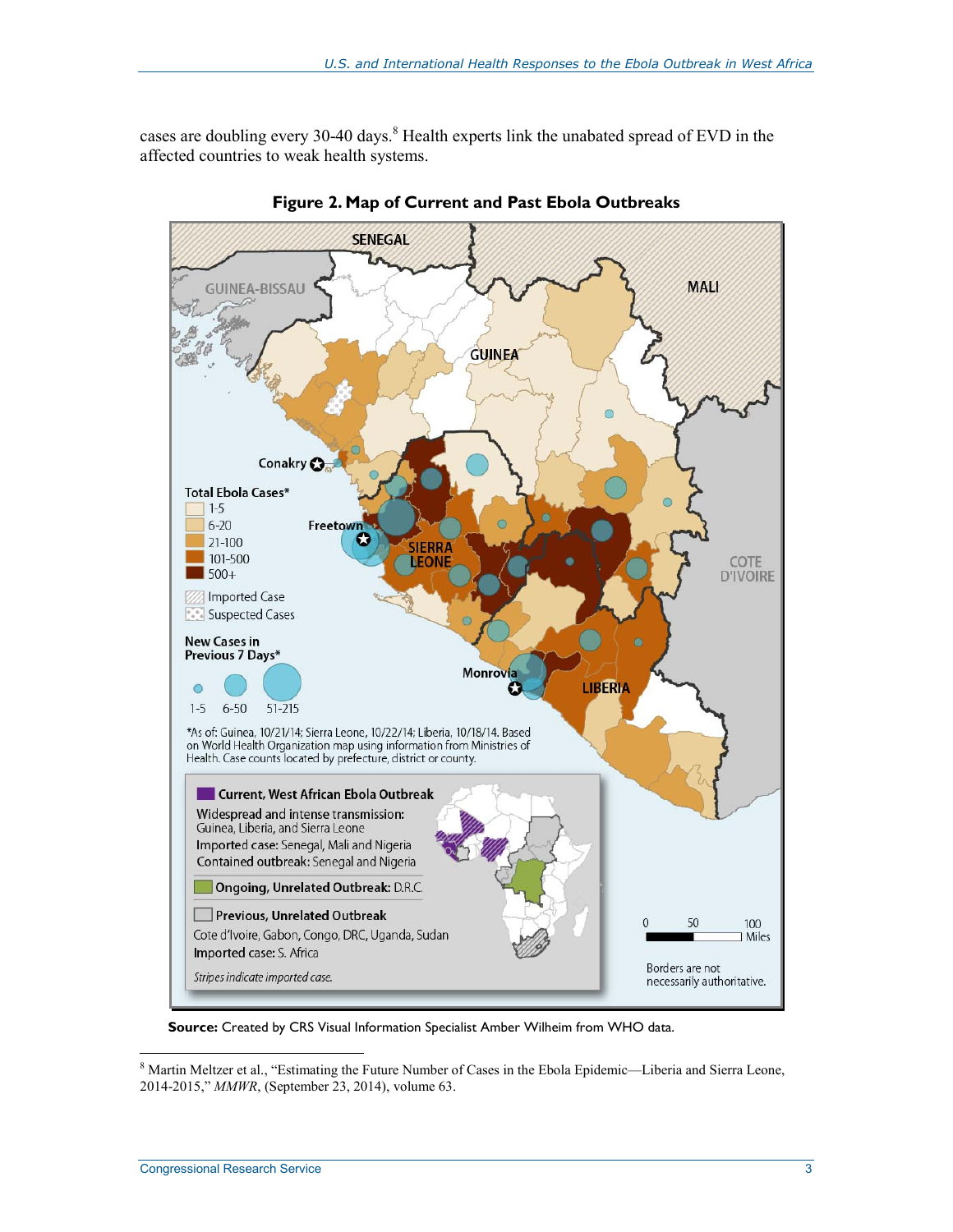### **Unrelated, Ongoing Ebola Outbreak**

A separate Ebola outbreak that is unrelated to the ongoing West Africa outbreak was detected in the DRC on August 24, 2014.<sup>9</sup> It reportedly began in late July or early August, when a woman contracted an EVD-like hemorrhagic fever after butchering a wild animal. She later died and infected several others. As of October 20, there have been 66 cases and 49 deaths in the DRC, including eight deaths among health workers. All but five of the 1,121 contacts have completed the 21-day follow-up period.<sup>10</sup> This is the seventh outbreak of EVD in the DRC since 1976.

### **Congressional Actions**

Congressional actions to address the outbreak have been accelerating. Several committees have convened hearings on the Ebola outbreak and in July and September 2014, U.S. Representative Karen Bass and Senator Christopher Coons introduced legislation recognizing the severe impacts and threats of the outbreak.<sup>11</sup> Also in September, Congress enacted legislation (P.L. 113-164, Continuing Appropriations Resolution, 2015) that provided \$88 million for the Ebola response: \$30 million for CDC Ebola response activities in West Africa and \$58 million for research and development of specific treatments and vaccines for Ebola. Congress has also permitted the Department of Defense (DOD) to reprogram roughly \$750 million of FY2014 Overseas Humanitarian Disaster and Civic Aid (OHDACA) funds to build 17 Ebola treatment units (ETUs) in Liberia and to support ongoing U.S. efforts in the region (see "Department of Defense"). For more information on DOD responses to the Ebola outbreak, see CRS Report IN10152, *Increased Department of Defense Role in U.S. Ebola Response*, by Don J. Jansen.

## **Health System Constraints in Affected Countries**

The health systems in the affected countries were already weak before the Ebola outbreak, and have become overwhelmed by the crisis. According to WHO, there are six components of a health system: (1) human resources; (2) governance and leadership; (3) financing; (4) commodities and supply chain networkers;  $(5)$  service delivery; and  $(6)$  information.<sup>12</sup> The affected countries face severe deficiencies in each of these areas and the outbreak is exacerbating these challenges. This section describes how constraints in each component of the affected countries' health systems enable the virus to continue to spread. **Table 1** summarizes these issues.

<sup>9</sup> This section was summarized by CRS from WHO, *Ebola virus disease – Democratic Republic of Congo*, Disease Outbreak News, August 27, 2014 and September 10, 2014.

<sup>10</sup> WHO, *Ebola Response Roadmap Situation Report*, October 22, 2014.

 $11$  H.Res. 701, Expressing the sense of the House of Representatives that the current outbreak of Ebola in Guinea, Sierra Leone, and Liberia is an international health crisis and is the largest and most widespread outbreak of the disease ever recorded and S.Res. 541, Recognizing the severe threat that the Ebola outbreak in West Africa poses to populations, governments, and economies across Africa and, if not properly contained, to regions across the globe, and expressing support for those affected by this epidemic.

 $12$  For more information on health systems, see http://www.who.int/topics/health\_systems/en/.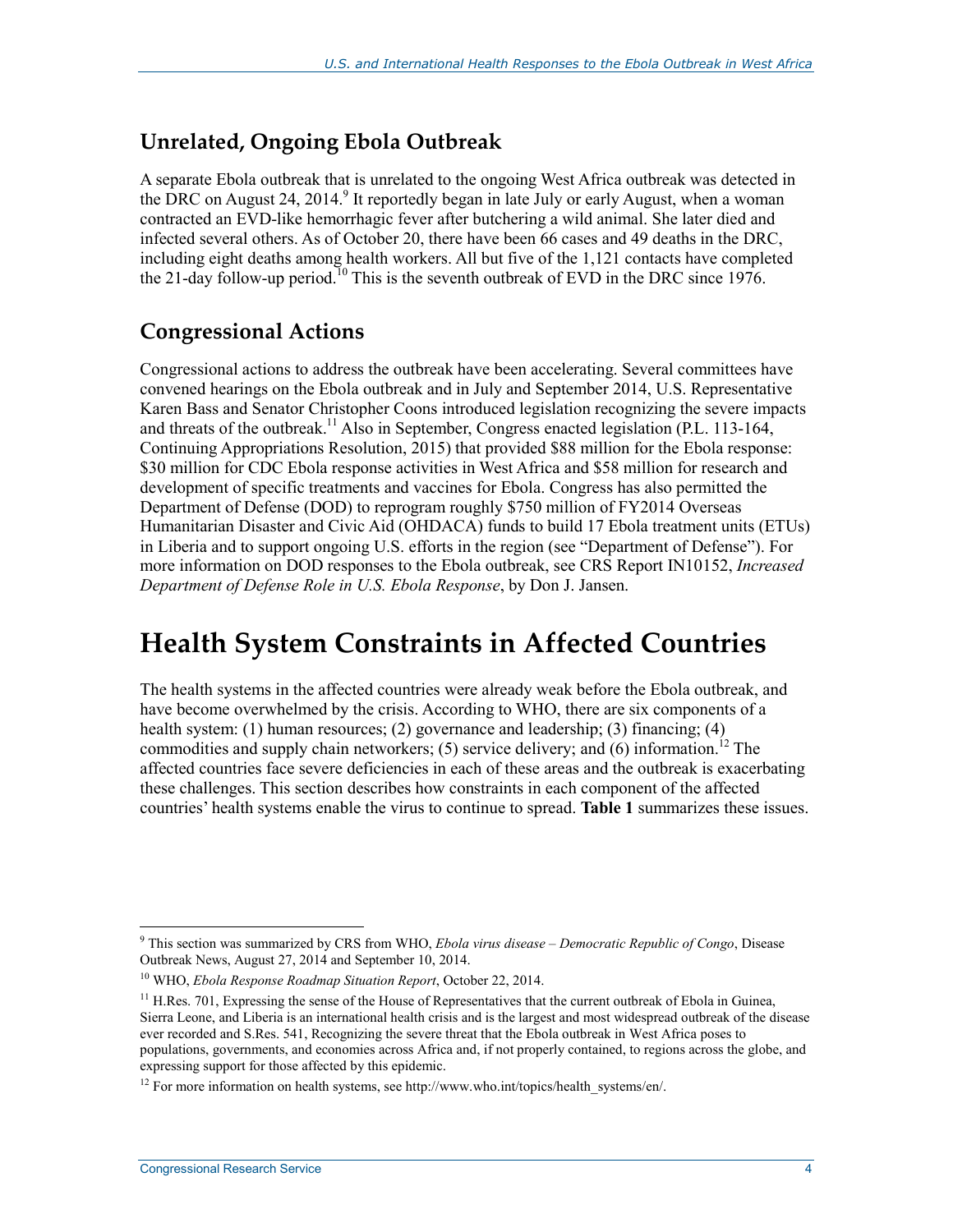|                                                                                 | Governance                                                                                                                                                                                                                                               | <b>Financing</b>                                                                                                                                                      | Human<br><b>Resources</b>                                                                                                                                                                    | <b>Commodities</b>                                                                                                                                                                                                   | <b>Service</b><br><b>Delivery</b>                                                                                               | <b>Information</b>                                                                                                                                                                         |
|---------------------------------------------------------------------------------|----------------------------------------------------------------------------------------------------------------------------------------------------------------------------------------------------------------------------------------------------------|-----------------------------------------------------------------------------------------------------------------------------------------------------------------------|----------------------------------------------------------------------------------------------------------------------------------------------------------------------------------------------|----------------------------------------------------------------------------------------------------------------------------------------------------------------------------------------------------------------------|---------------------------------------------------------------------------------------------------------------------------------|--------------------------------------------------------------------------------------------------------------------------------------------------------------------------------------------|
| Description                                                                     | Policies, strategies, and<br>plans that inform the<br>course of action a country<br>will take to meet the<br>health needs of its people.                                                                                                                 | <b>Mechanisms</b><br>used to fund<br>health efforts<br>and allocate<br>resources.                                                                                     | The people who<br>provide<br>healthcare and<br>support health<br>delivery.                                                                                                                   | Goods that are<br>used to provide<br>healthcare.                                                                                                                                                                     | The<br>management and<br>delivery of<br>healthcare.                                                                             | The collection,<br>analysis, and<br>dissemination of<br>health statistics<br>for planning and<br>allocating health<br>resources.                                                           |
| Impact of<br>Health<br>System<br>Component<br>Deficiency in<br>Ebola<br>Context | Slow initial government<br>response to the Ebola<br>outbreak and incapacity<br>to implement national<br>Ebola plans has diminished<br>public confidence in<br>political authorities and<br>limited efforts to dispel<br>rumors and fears about<br>Ebola. | Insufficient<br>financial<br>resources to<br>fund local<br>responses and<br>pay health<br>personnel<br>contribute to<br>human resource<br>and commodity<br>shortages. | Shortages of not<br>only health<br>personnel, but<br>also support<br>staff like grave<br>diggers and<br>statisticians limit<br>the ability to<br>detect, prevent,<br>and treat EVD<br>cases. | Insufficient supply<br>of protective<br>equipment<br>threatens the safety<br>of healthcare<br>workers (including<br>community<br>volunteers) and is<br>associated with<br>hospital- and clinic-<br>based infections. | Many health<br>facilities in<br>Liberia and<br>Sierra Leone<br>remain closed<br>due to staff<br>shortages and<br>other factors. | Limited capacity<br>to conduct<br>contact tracing<br>and diagnosis calls<br>into question the<br>actual EVD cases<br>and impedes<br>efforts to detect,<br>treat, and control<br>the virus. |

#### **Table 1. Impact of Health System Deficiencies on Ebola Outbreak Containment**

**Source:** Created by CRS Global Health Specialist Tiaji Salaam-Blyther from WHO webpage on health systems, http://www.who.int/topics/ health\_systems, and research on the Ebola outbreak.

#### **Governance and Leadership**

The unabated spread of the outbreak in the affected countries has contributed to perceptions of government ineptitude. Mistrust of public officials has prompted many civilians to ignore or resist government responses. Reports of attacks on health workers and health facilities (run by nongovernmental organization and national health ministries alike) persist. The affected governments have used armed forces to enforce disease control measures and to quarantine neighborhoods, further deepening public resentment. Some have questioned the effectiveness of quarantines and criticized the measures, citing concerns about human rights, food scarcity, and possible unrest. Following criticisms by health experts and protests, Liberia and Sierra Leone have stopped quarantining some neighborhoods, though some quarantine zones remain. Despite concerns about quarantine practices, Sierra Leonean officials had characterized a three-day "Stay Home House to House" sensitization campaign a success, noting during which 92 bodies had been recovered and 56 Ebola cases were detected.<sup>13</sup>

### **Financing**

Per capita health spending in Guinea, Liberia, and Sierra Leone has been relatively low (**Table 2**), contributing to poor conditions of publicly-funded health facilities. Health workers and other government personnel often experience delays in compensation and benefits, contributing to absenteeism and human worker shortages. As the Ebola outbreak intensified, some health workers abandoned their posts, citing not only safety concerns (from lack of protective equipment) but

<sup>1</sup> 13 Naina Bajekal, "Ebola Lockdown in Sierra Leone Finds 150 New Cases," *Time*, September 22, 2014 and Umaru Fofana, "Sierra Leone wraps up three-day Ebola lockdown," *Reuters*, September 21, 2014.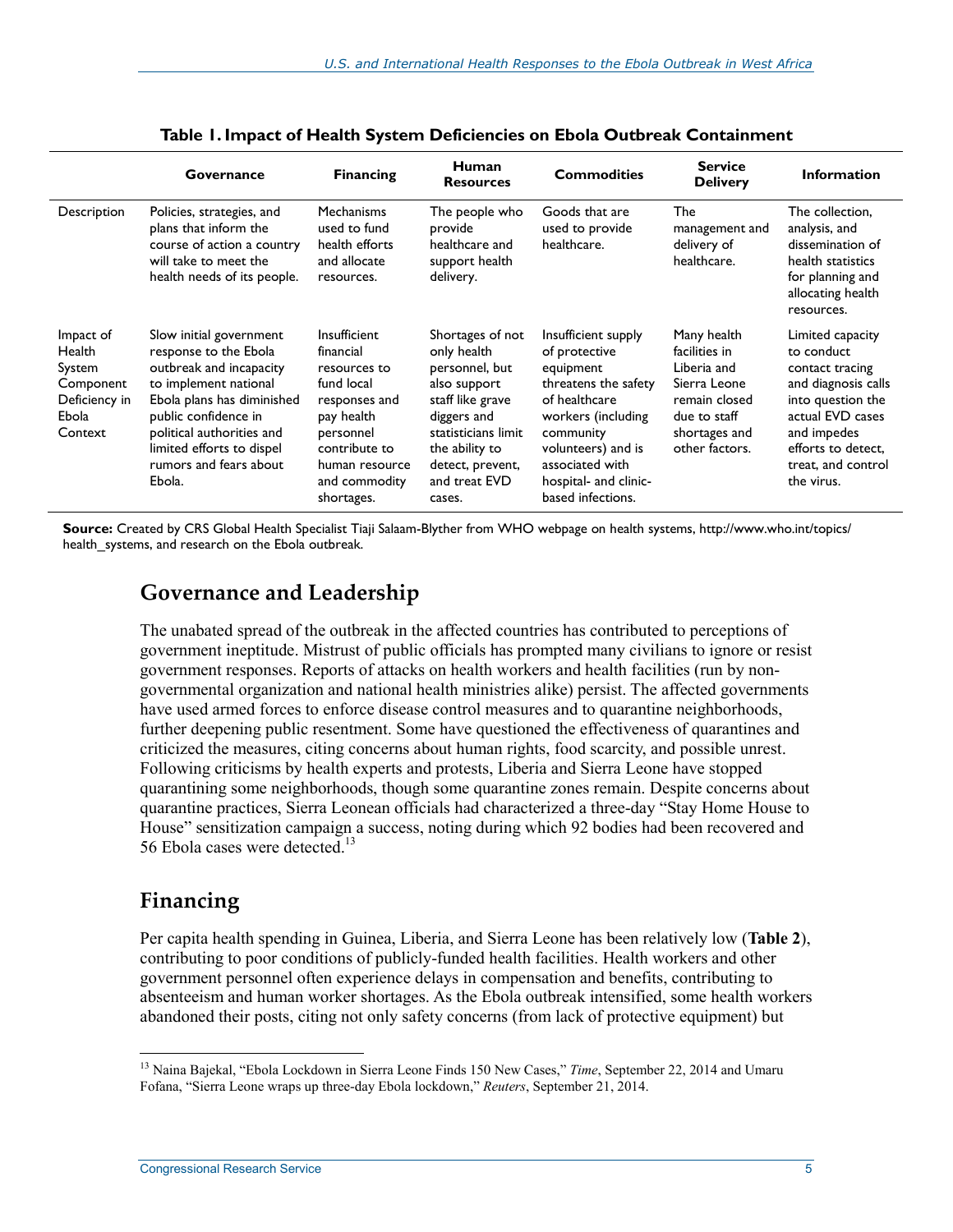also frustration over not receiving salaries. Several local staff at Ebola treatment units in Liberia had reportedly not been paid for three months.<sup>14</sup> Donors, including the United States, have since begun to offer financial aid to Liberia to support payment of health workers salaries and other financial incentives.

|              | % of Population<br>Living on < \$1 Daily | <b>Health Personnel</b><br>per 10,000 Pop. | Per Capita Gov.<br><b>Health Spending</b> | Gov. Health Budget as %<br>of Total Gov. Spending |
|--------------|------------------------------------------|--------------------------------------------|-------------------------------------------|---------------------------------------------------|
| Guinea       | 43.3%                                    | not available                              | \$15                                      | 6.8%                                              |
| Liberia      | 83.8%                                    | 2.8                                        | \$27                                      | 19.1%                                             |
| Sierra Leone | 51.7%                                    | و. ا                                       | \$31                                      | 12.3%                                             |
| Nigeria      | 68.0%                                    | 20.2                                       | \$49                                      | 6.7%                                              |
| Africa       | 51.5%                                    | 14.6                                       | \$76                                      | 9.7%                                              |
| World        | 21.5%                                    | 43.3                                       | \$619                                     | 15.2%                                             |

**Table 2. Selected Health System Financing Statistics, 2011** 

**Source:** Created by CRS Global Health Specialist Tiaji Salaam-Blyther from WHO, *World Health Statistics Report*, 2014. **Notes:** Health personnel refers to doctors, nurses, and midwives.

All of the outbreak-affected countries lack sufficient financial resources to fund their national Ebola response plans and need financial support. Several donors have pledged to provide support to the affected countries, though gaps persist (see "International Health Responses"). To meet the health and secondary effects of the outbreak, the United Nations estimates that it will cost Guinea \$194 million, Liberia, \$473 million, and Sierra Leone \$220 million. Roughly half of these resources will be needed for addressing health needs.<sup>15</sup>

#### **Human Resources**

Due to severe shortages of health workers and clinics, the majority of people infected with Ebola in Liberia are without access to medical care and treatment. Inadequate access to health personnel and facilities is also a problem in Sierra Leone and Guinea. Human resource constraints and concerns about conditions in health centers are prompting people to care for the ill on their own, facilitating the spread of the virus. The shortage of medics and health facilities also means that people needing care for non-EVD related issues have nowhere to go.

Observers are troubled not only by inadequate access to Ebola care but also to the impact that clinic closures are having on broader health issues, particularly maternal and child health. Before the outbreak, maternal and child mortality rates in the EVD-affected countries were among the highest in the world (**Figure 3**). In 2012, roughly 26% of all maternal deaths in sub-Saharan Africa occurred in the four countries, where more than 46,000 women died from pregnancyrelated complications (an average of 126 daily deaths).<sup>16</sup> Also in 2012, nearly one million children died in the affected countries before reaching their fifth birthday, accounting for roughly

<sup>14</sup> USAID, *West Africa Ebola Outbreak—Update #2*, August 11, 2014.

<sup>15</sup> United Nations Office for the Coordination of Humanitarian Affairs (UNOCHA), *Ebola Virus Disease Outbreak: Overview of Needs and Requirements*, September 2014.

<sup>16</sup> UNICEF, *Trends in Maternal Mortality: 1990 to 2013*, 2014.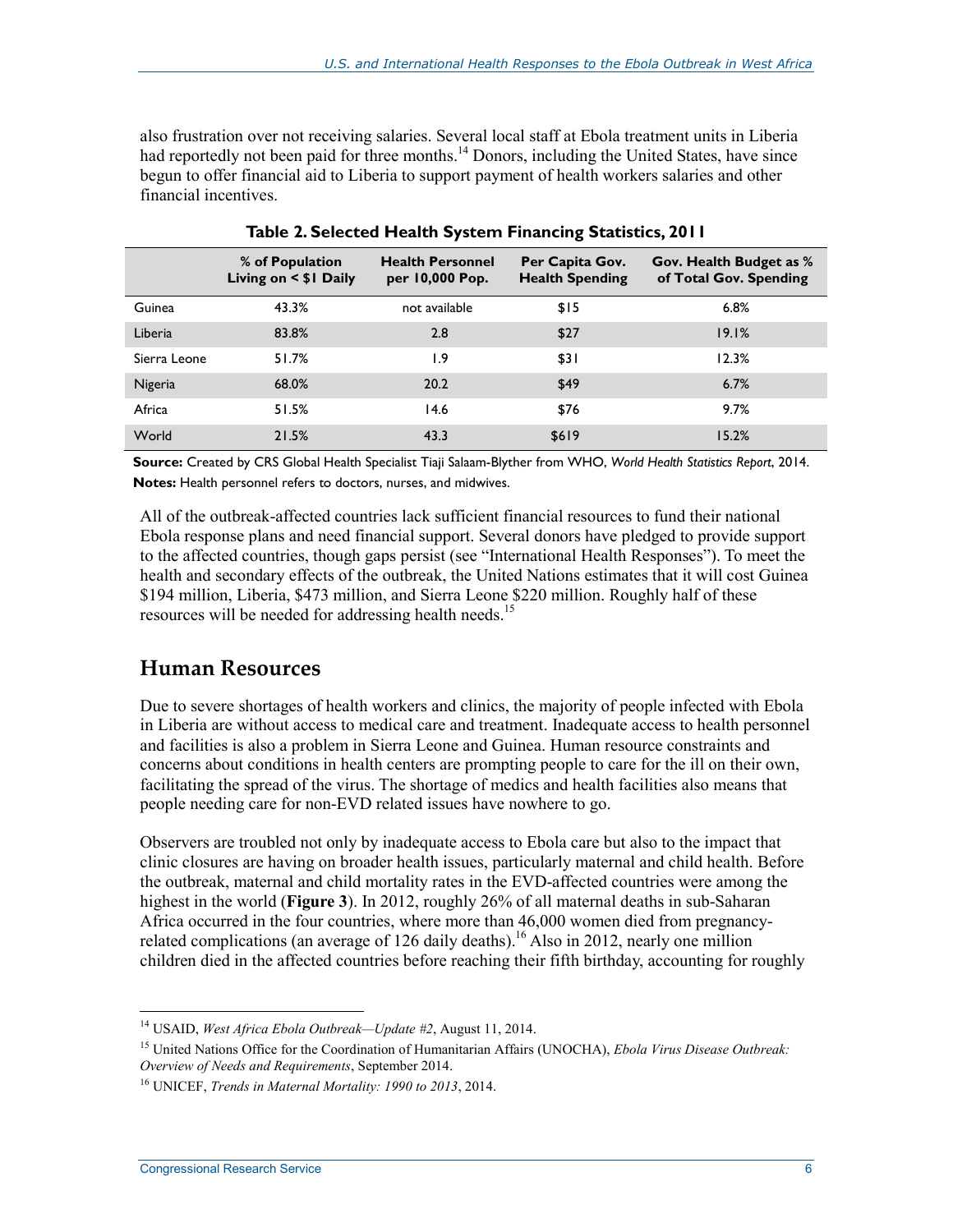30% of all under-five deaths in sub-Saharan Africa.<sup>17</sup> Most of these deaths could have been prevented with adequate access to vaccines, clean water and sanitation, and nutrition.



**Figure 3. Health Statistics: Affected Countries, Africa, High-Income Countries, World** 

**Source:** Created by CRS Global Health Specialist Tiaji Salaam-Blyther from WHO, *World Health Statistics Report*, 2014.

#### **Acronym:** Tuberculosis (TB)

**Notes:** *Maternal mortality* refers to the death of a woman while pregnant or within 42 days of a terminated pregnancy from any cause related to or aggravated by the pregnancy or its mismanagement, but not from accidental or incidental causes. *Neonatal mortality* refers to the probability of dying during the first 28 days of life. *Infant Mortality* refers to the probability of dying within the first year of life. *Under-Five Mortality* refers to the probability of dying between before five years of age. All statistics collected in 2012, except maternal mortality rate, collected in 2013. In 2012 and 2013, the World Bank classified high-income countries as those with gross national incomes of \$12,746 or more.

Press reports indicate that some pregnant women are avoiding health facilities out of fear of contracting EVD in health settings. At the same time, many needing assistance during labor and delivery are unable to receive medical attention due to clinic closures and human resource

<sup>&</sup>lt;u>.</u> 17 WHO, *World Health Statistics Report*, 2014.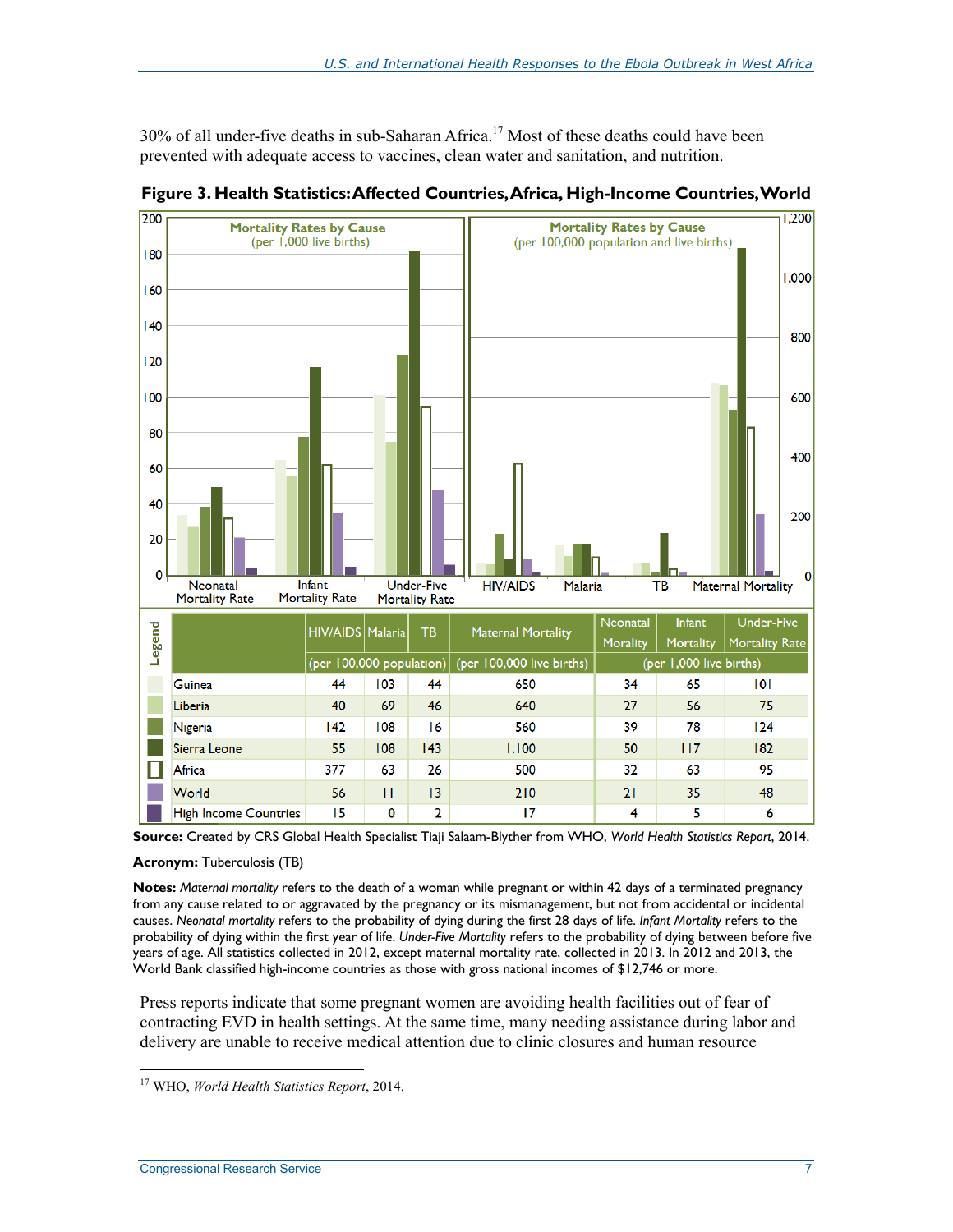constraints. According to the United Nations, "[m]ore people are now dying in Liberia from treatable ailments and common medical conditions than from Ebola."18

High maternal and child mortality rates in the affected countries are linked to the dearth of health workers in the affected countries. Between 2006 and 2013, Sierra Leone had only two doctors per 100,000 people, according to the WHO (**Figure 4**).19 At an August 2014 congressional hearing, one witness testified that prior to the Ebola outbreak, Liberia had fewer than 200  $dotors.<sup>20</sup>$  After the outbreak, he estimated that about 50 doctors remained to provide clinical care, due in part to the evacuation of several expatriate doctors. EVD deaths among health workers have further diminished these staffing levels. On October 22, WHO reported that 443 health workers had contracted EVD, of whom 244 died. $21$ More than 40% of these deaths occurred in Liberia. Sierra Leone and Liberia face shortages that are much more severe than Nigeria and the rest of the world.

Ebola control is labor- and resource-intensive, due to requisite surveillance and containment measures. WHO estimates, for example, that a facility treating 70 Ebola patients needs at least 250 healthcare workers.<sup>22</sup> In order to stop the spread of EVD, WHO estimated at the end of August 2014 that the affected countries would need more than 13,000 health workers to provide health care, contact tracing, and safe burial. $^{23}$  The plan estimated that roughly 5% of the health personnel would come from foreign countries and the



Salaam-Blyther from WHO, *World Health Statistics Report*, 2014 and WHO, *WHO: Ebola Response Roadmap Situation Report*, October 22, 2014.

**Notes:** Health personnel ratio data collected between 2006 and 2013.

rest would be comprised of national health staff. The affected countries do not have enough health personnel and countries are beginning to deploy medics to the region.

Congressional Research Service 8

<sup>&</sup>lt;sup>18</sup> United Nations, "Secretary-General's Remarks to the Security Council on Ebola," Press Statement, September 18, 2014.

<sup>&</sup>lt;sup>19</sup> WHO, *Unprecedented number of medical staff infected with Ebola*, August 25, 2014.

<sup>&</sup>lt;sup>20</sup> U.S. Congress, House Committee on Foreign Affairs, Subcommittee on Africa, Global Health, Global Human Rights and International Organizations, *Combating the Ebola Threat*, Testimony by Dr. Frank Glover, August 7, 2014.

<sup>21</sup> WHO, *WHO: Ebola Response Roadmap Situation Report*, October 22, 2014.

<sup>&</sup>lt;sup>22</sup> WHO, "WHO Director-General briefs Geneva UN missions on the Ebola outbreak," Briefing to United Nations Member States, August 12, 2014.

<sup>23</sup> WHO, *Ebola Response Roadmap*, August 28, 2014, p. 24.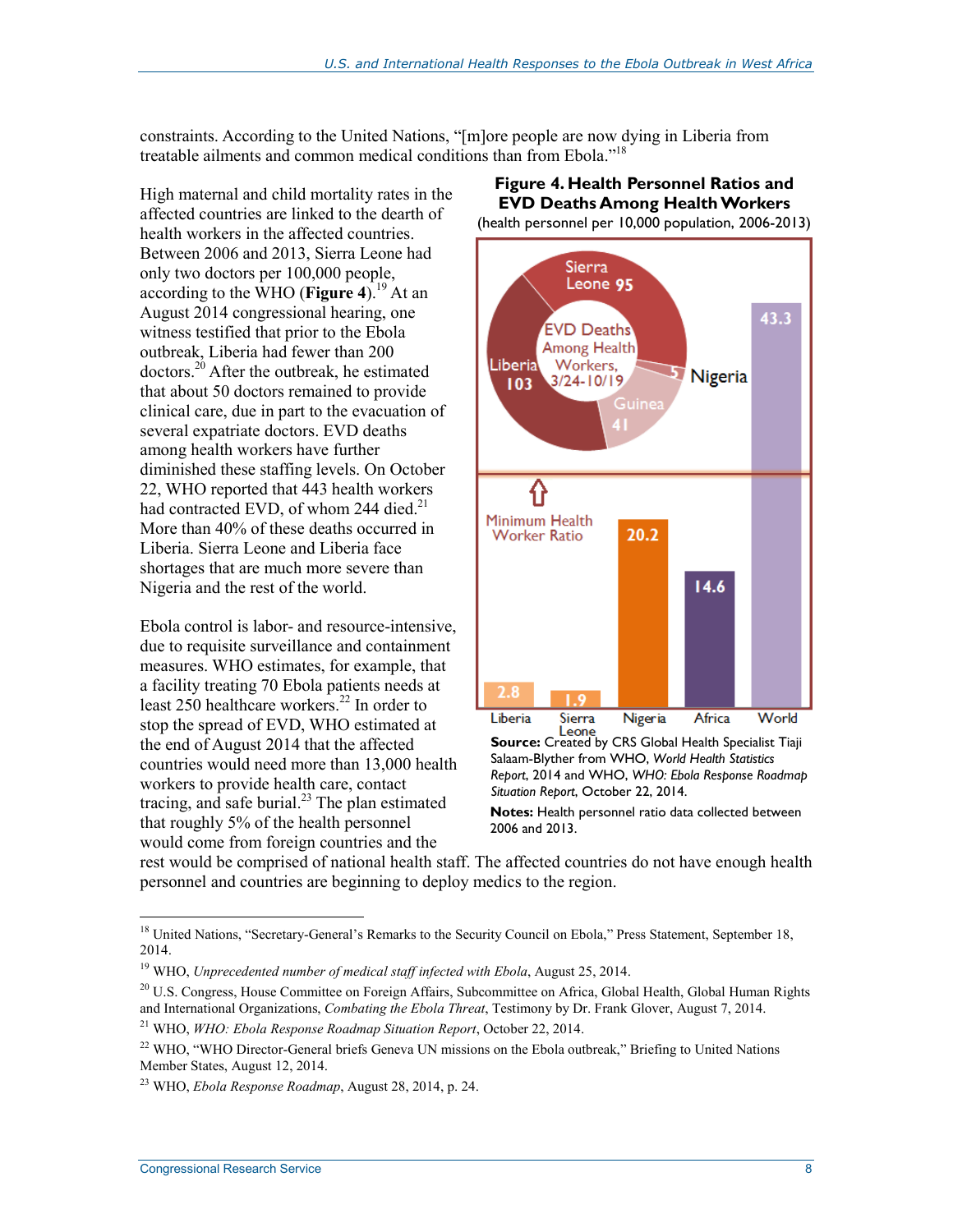### **Service Delivery**

The Ebola outbreak has further diminished healthcare options in the affected countries. Many health facilities in Liberia and Sierra Leone are closed. Even before the outbreak, access to clinics was limited. The vast majority of health facilities are concentrated in urban areas and Ebola treatment centers are concentrated in high prevalence areas, leaving large swaths of the population without access to both general healthcare and Ebolaspecific treatment. Due to limited access to clinics, the ill frequently travel great distances in search of healthcare, prompting most to wait until health complications are severe. Delayed health-seeking practices are reducing survival prospects among those sickened by Ebola and encumbering efforts to detect and contain the virus.

A variety of health services are needed to control the outbreak, including Ebola treatment centers, laboratories, contact tracing, and safe burial services. All of the affected countries face severe deficiencies in these areas. Most of the health services are unable to meet the demands and new ones are filled up as soon as they are opened. Patients turned away from treatment facilities typically return to their communities, often on public transportation, likely infecting several more people along the way. CDC estimates that fatality rates could be halved if people were able to access treatment and healthcare.<sup>24</sup>

Liberia faces the most severe treatment shortage. As of October 22, WHO estimated that it had only 23% of the beds it needed to treat those sickened by EVD (**Figure 5**). Treatment capacity is expected to improve with U.S. plans to support the construction of 27 ETUs in the country, 12

#### **Figure 5. Bed Capacity in Ebola Treatment Units by Country**

(as of October 18-19, 2014)



**Source:** Created by CRS Global Health Specialist Tiaji Salaam-Blyther from WHO, *WHO: Ebola Response Roadmap Situation Report*, October 22, 2014.

of which will be built by the Department of Defense (DOD).<sup>25</sup> Health experts are investigating a recent reduction in people seeking Ebola care in Liberia, reportedly leaving some beds vacant.<sup>26</sup>

Safe disposal of dead bodies is also improving in Liberia, where roughly 90% of dead bodies are being removed within 24 hours of being reported to the National Call Center.<sup>27</sup> EVD responders are also working with community leaders to adapt traditional funeral practices that can facilitate EVD transmission, such as kissing and touching corpses.

The poor quality of health care delivery is also a concern. Inconsistent adherence to infection control protocol, for example, is contributing to EVD cases among health workers. In July, CDC

 $24$  Teleconference with CDC Director Tom Frieden, September 5, 2014.

<sup>25</sup> Communication with USAID, October 26, 2014.

<sup>26</sup> Sheri Fink, "In Liberia, a Good or Very Bad Sign: Empty Hospital Beds," *New York Times*, October 28, 2014.

 $^{27}$  U.S. Government Inter-Agency Conference Call on Ebola, October 17, 2014.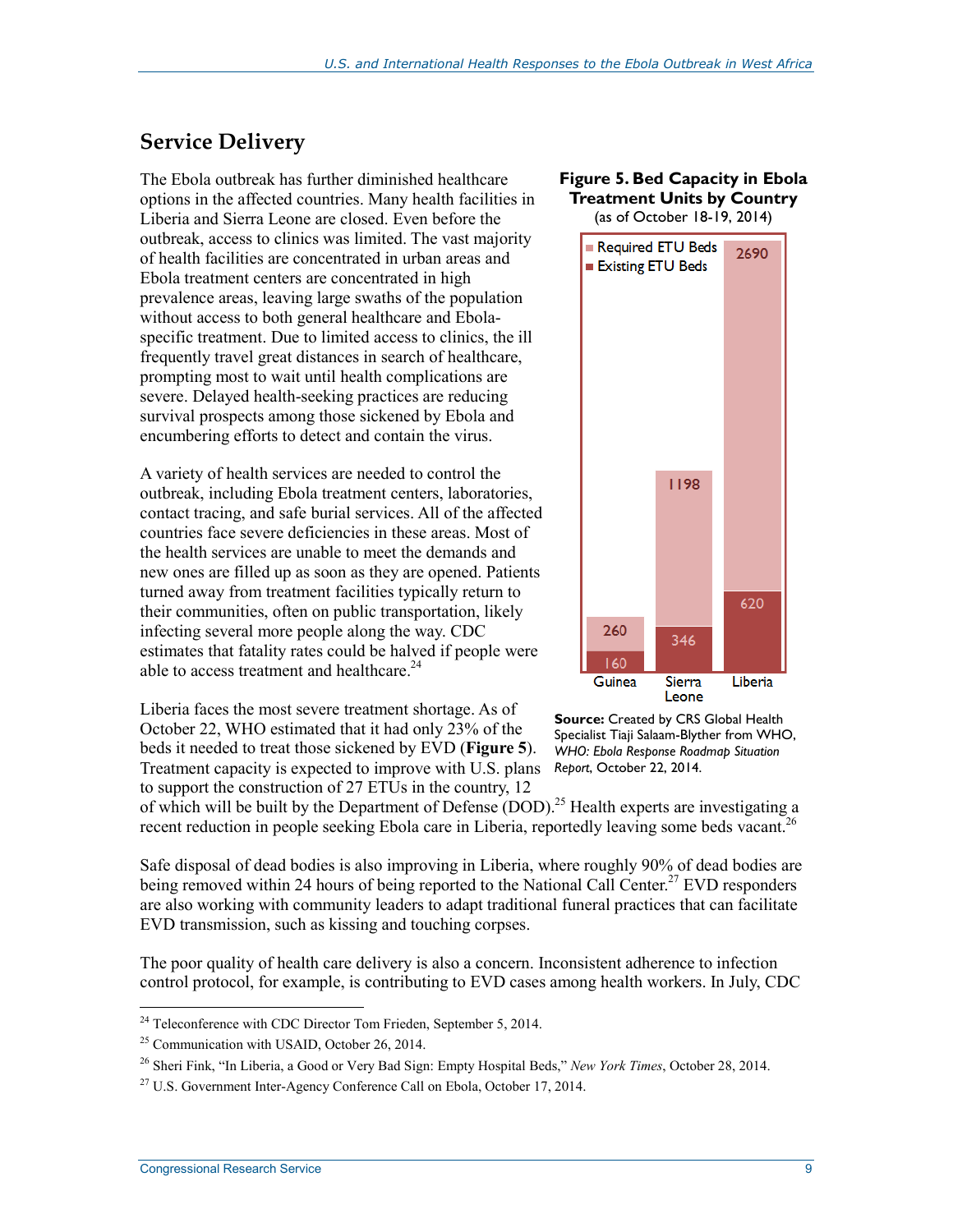investigated a cluster of Ebola cases among HCWs in Liberia and identified "multiple opportunities for transmission of Ebola virus to HCWs, including exposure to patients with undetected Ebola in the hospital, inadequate use of personal protective equipment during cleaning and disinfection of environmental surfaces in the hospital, and potential transmission from an ill HCW to another HCW."<sup>28</sup> During a September tour of Liberia, CDC Director Tom Frieden noted inconsistent availability and use of gloves and hand washing.<sup>29</sup> Interruptions in water supply in health clinics further hamper efforts to ensure necessary sanitation. Dr. Frieden noted of 29 health centers surveyed during his tour to the affected region, only one had running water.<sup>30</sup>

The poor conditions of the health facilities also discourage attendance. Power outages and interruptions in potable water delivery are common.<sup>31</sup> In addition, ambulance services are virtually non-existent in rural areas and limited in urban areas. One district in Sierra Leone with a population of 465,000 people reportedly has only four ambulances, which are often overcrowded with ill people, irrespective of Ebola infection status.<sup>32</sup>

### **Commodities/Supply Chain Networks**

Shortages of protective gear are associated with EVD cases among health workers, and may allow EVD to be spread within health facilities. The affected countries have limited supplies of appropriate protective equipment and not all health and support personnel who interact with the public have access to such equipment. Due to resource constraints, the protective equipment is primarily provided to healthcare workers in Ebola treatment centers, leaving health workers who operate among the general population at risk of contracting and spreading the disease (and other infectious diseases) should they encounter an undiagnosed EVD case. WHO noted, however, shortages of PPE even in ETUs.<sup>33</sup> Health providers also lack sufficient supplies of antibiotics and safe blood to treat Ebola. The price of disinfectants and medicine has reportedly doubled, as people attempt to protect themselves and self-medicate in light of health system deficiencies.<sup>34</sup>

Transporting aid workers and commodities across and within the affected countries is complicated by poor road conditions and the suspension of air service by several commercial airlines. Efforts by the international community to develop alternative transportation routes have improved the situation, though limited air service remains a problem.

#### **Information**

Awareness about preventing EVD infection has improved, but due to poverty, infrastructural deficiencies (e.g. clean water and sanitation), and health system constraints, many people lack

<sup>&</sup>lt;sup>28</sup> Joseph Forrester et al., "Cluster of Ebola Cases Among Liberian and U.S. Health Care Workers in an Ebola Treatment Unit and Adjacent Hospital – Liberia, 2014," *Morbidity and Mortality Weekly Report*, (October 17, 2014), volume 63, number 41.

<sup>&</sup>lt;sup>29</sup> Teleconference with CDC Director Tom Frieden, September 5, 2014.

 $30$  Ibid.

<sup>&</sup>lt;sup>31</sup> Doctors Without Borders, "Flash Quote: WHO Declares Ebola an International Public Health Emergency," Field News, August 8, 2014.

<sup>&</sup>lt;sup>32</sup> The Star, "In Sierra Leone, an exhausting struggle to contain Ebola," August 18, 2014.

<sup>&</sup>lt;sup>33</sup> WHO. "Unprecedented number of medical staff infected with Ebola," Situation Assessment, August 25, 2014.

<sup>34</sup> Newsweek, "Ebola Frontline: Flooding in Sierra Leone Exacerbates Public Health Fears," August 12, 2014.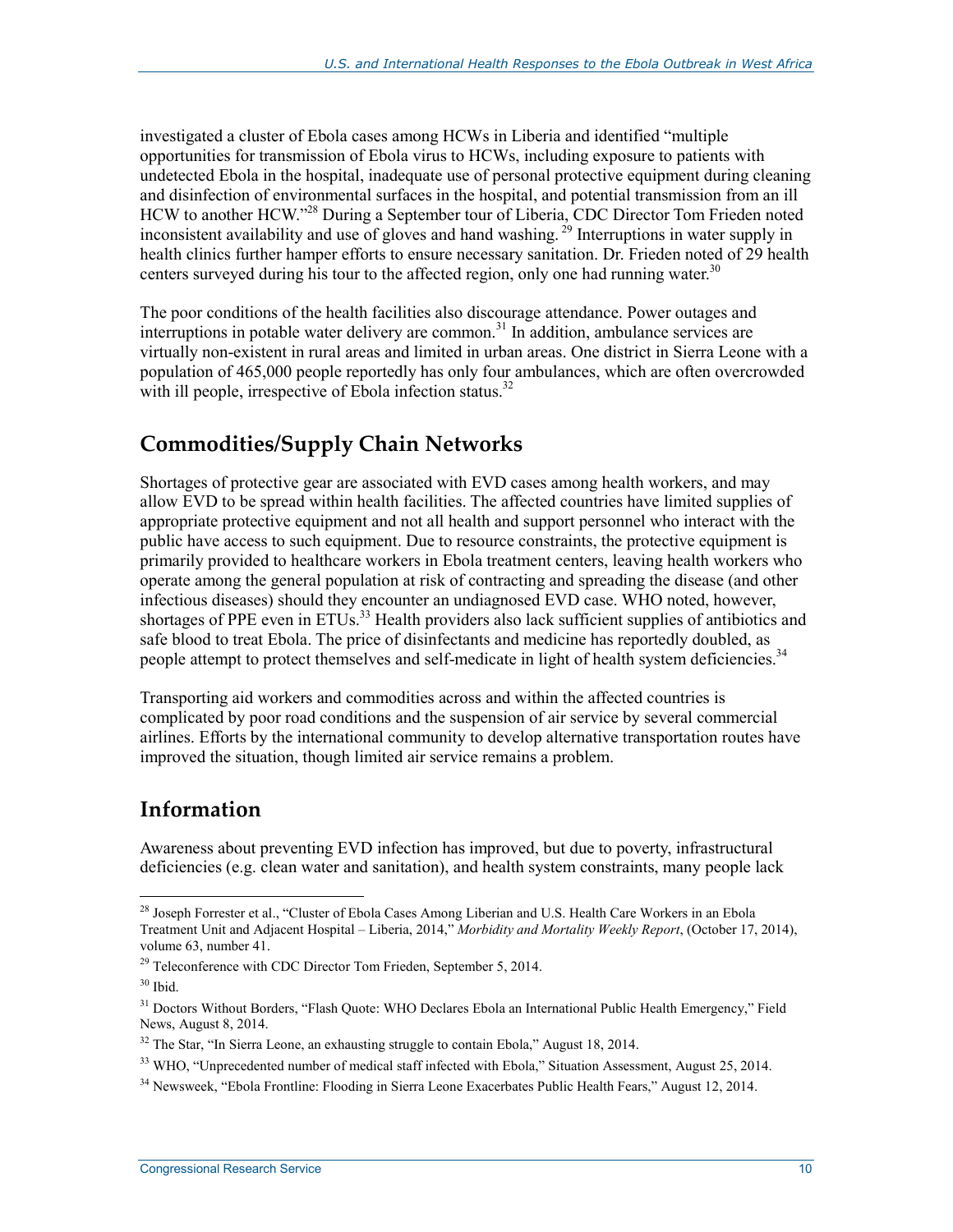means to avoid infection. Before Ebola hit, hunger was already a problem in the affected countries, particularly in rural areas. Consumption of wild animals is common practice, particularly in areas with high food insecurity. Health officials have been expanding efforts to inform the public about the risks associated with eating wild animals, including fruit bats and other animals that might carry EVD.<sup>35</sup> Without sufficient access to food, hunger often compels people to continue hunting and eating the animals despite the risks.

Efforts to contain the outbreak are encumbered by weak laboratory and surveillance systems. Health experts are uncertain about how many EVD cases exist and where they are occurring, particularly in Liberia where roughly 20% of EVD cases have been confirmed through laboratory diagnosis (**Figure 6**). Limited laboratory capacity has resulted in extensive diagnosis backlogs, further calling into question the number of EVD cases and hindering efforts to contain the outbreak. Uncertainty about EVD cases endangers health workers, other patients, and those living among people sickened by diseases of undetermined origins.

## **International Health Responses**

International responses are accelerating, though it remains to be seen how much it will ultimately cost to contain the outbreak and when this will be achieved. The financial requirements for containing the outbreak are rising along with the spread of the outbreak (**Figure 7**). In March, WHO estimated that it would take \$4.8 million to contain the outbreak. At the end of April, more than 200 EVD cases had been discovered in Guinea, less than a dozen in Liberia, and none in Sierra Leone. In August, the organization revised its Ebola response plan, estimating it would cost roughly \$490 million to contain the outbreak.<sup>36</sup> By then, the outbreak had reached Sierra Leone and Nigeria and had caused 3,685 EVD cases, including 1,841 deaths. The outbreak is continuing to spread, is causing

#### **Figure 6. Laboratory Confirmed EVD Cases by Country**



**Source:** Created by CRS Global Health Specialist Tiaji Salaam-Blyther from WHO, *WHO: Ebola Response Roadmap Situation Report*, October 22, 2014.

broader social and economic disruptions, and has infected more than 10,000 people.

**Figure 7. Timeline of International EVD Funding Requests** 



**Source:** Created by CRS Global Health Specialist Tiaji Salaam-Blyther from WHO and UNOCHA funding requests.

<sup>35 &</sup>quot;Ebola risk unheeded as Guinea's villagers keep on eating fruit bats," *The Guardian*, August 4, 2014.

<sup>36</sup> WHO, *Ebola Response Roadmap*, August 28, 2014.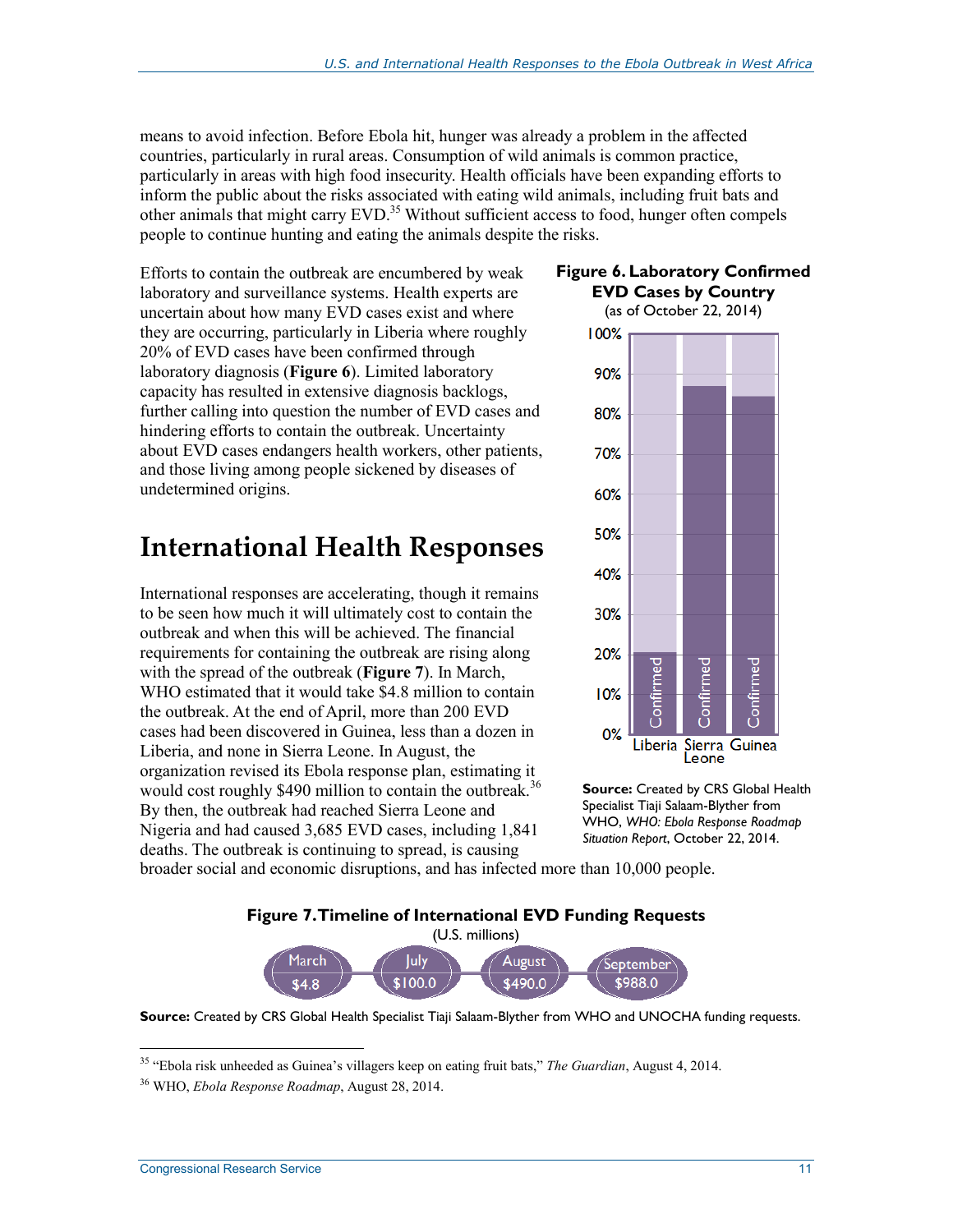In September, the United Nations (U.N.) established the U.N. Mission for Ebola Emergency Response (UNMEER) to coordinate the international response to the outbreak. That month, the United Nations Security Council held a special meeting on Ebola, urging member states to expedite support for the affected countries and to contribute to a U.N. integrated Ebola response plan. The six-month, \$988 million plan calls for addressing the health and social impacts of the outbreak (**Table 3**).<sup>37</sup> Roughly half of the funds would be spent on health programs and the balance would be spent on addressing issues such as food insecurity, economic disruptions, and establishing and maintaining supply chain networks.

|                                         | Common<br><b>Services</b>                     | <b>Guinea</b> | Liberia | <b>Sierra</b><br>Leone | Total |  |  |  |  |  |
|-----------------------------------------|-----------------------------------------------|---------------|---------|------------------------|-------|--|--|--|--|--|
| (1) Stop the Outbreak                   |                                               |               |         |                        |       |  |  |  |  |  |
| Case identification and contact tracing | 7.0                                           | 26.8          | 116.5   | 39.2                   | 189.5 |  |  |  |  |  |
| Safe and dignified burials              | 0.8                                           | 4.3           | 14.2    | 4.4                    | 23.8  |  |  |  |  |  |
| (2) Treat the Infected                  |                                               |               |         |                        |       |  |  |  |  |  |
| Ebola care and infection control        | 7.0                                           | 52.5          | 212.6   | 59.2                   | 331.2 |  |  |  |  |  |
| Medical care for responders             | 10.0                                          | 1.0           | 2.0     | 1.0                    | 14.0  |  |  |  |  |  |
|                                         | (3) Ensure Essential Services                 |               |         |                        |       |  |  |  |  |  |
| Food aid                                | 2.5                                           | 28.4          | 36.3    | 40.4                   | 107.7 |  |  |  |  |  |
| Basic health care                       | 1.0                                           | 47.1          | 12.9    | 36.1                   | 97.I  |  |  |  |  |  |
| Cash incentives for health workers      | 0.0                                           | 2.5           | 0.0     | 0.0                    | 2.5   |  |  |  |  |  |
| Recovery and economy                    | 0.3                                           | 9.5           | 43.1    | 11.7                   | 64.8  |  |  |  |  |  |
|                                         | (4) Preserve Stability                        |               |         |                        |       |  |  |  |  |  |
| Supply chain management                 | 3.9                                           | 3.1           | 20.7    | 14.8                   | 42.6  |  |  |  |  |  |
| Transport and fuel                      | 22.9                                          | 0.0           | 0.5     | 0.0                    | 23.4  |  |  |  |  |  |
| Social mobilization                     | 0.6                                           | 18.6          | 13.2    | 13.3                   | 45.8  |  |  |  |  |  |
| Messaging                               | 1.5                                           | 0.3           | 1.1     | 0.3                    | 3.2   |  |  |  |  |  |
| Regional support for Points 1-4         | 11.9                                          | 0.0           | 0.0     | 0.0                    | 0.0   |  |  |  |  |  |
|                                         | (5) Prevent Outbreaks in Unaffected Countries |               |         |                        |       |  |  |  |  |  |
| Multi-faceted/preparedness (regional)   | 30.5                                          | 0.0           | 0.0     | 0.0                    | 30.5  |  |  |  |  |  |
| Total                                   | 88.0                                          | 194.1         | 473.1   | 220.4                  | 987.8 |  |  |  |  |  |

#### **Table 3. United Nations Ebola Response Plan**

(U.S. \$ millions)

**Source:** United Nations Office for the Coordination of Humanitarian Affairs (UNOCHA), *Ebola Virus Disease Outbreak: Overview of Needs and Requirements*, September 2014.

**Notes:** The amounts in the table reflect the totals indicated in the U.N. plan. Due to rounding, the subtotals do not always equal the amount indicated in the Total column.

<sup>37</sup> United Nations Office for the Coordination of Humanitarian Affairs (UNOCHA), *Ebola Virus Disease Outbreak: Overview of Needs and Requirements*, September 2014.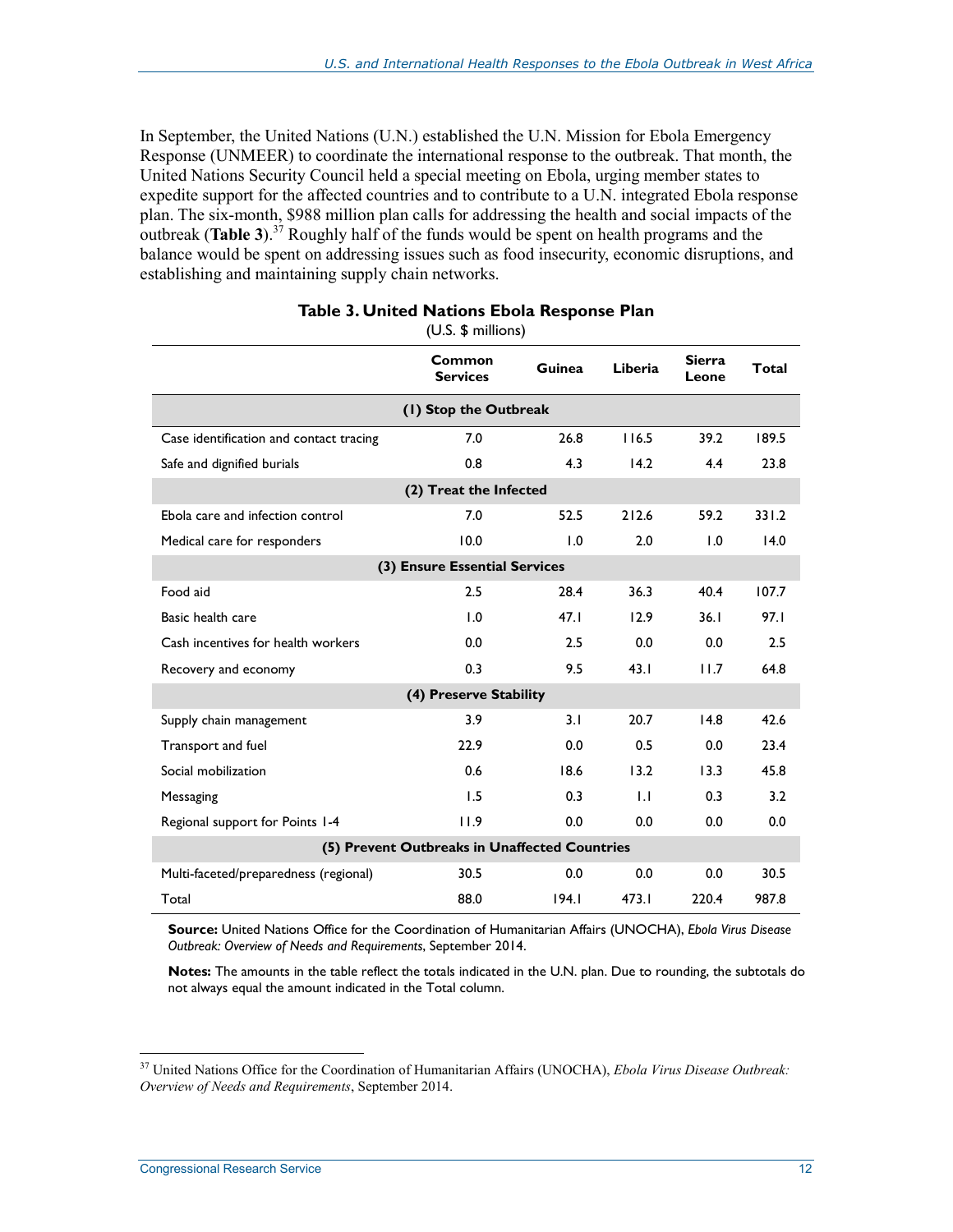As of October 29, 2014, donors have contributed \$493 million towards the UN plan and pledged to provide an additional \$279 million (**Figure 8**).<sup>38</sup> Donors are also providing resources for addressing the Ebola outbreak outside of the UN response. The United Nations Office for the Coordination of Humanitarian Affairs (UNOCHA) estimates that some \$894 million has been committed for addressing the outbreak and an additional \$938 million has been pledged for the immediate and long-term preparedness needs. WHO and UNOCHA will likely revise their requests for funding and material support as the outbreak continues to spread.



**Figure 8. Pledges, Commitments, and Disbursements for UN Ebola Plan**  (as of October 27, 2014)

**Source:** Created by CRS from UNOCHA, Financial Tracking Service webpage on the Ebola outbreak at http://fts.unocha.org/, accessed on October 22, 2014.

#### **WHO Ebola Response Roadmap**

As indicated above, roughly half of the U.N. request for tackling the outbreak is aimed at addressing direct health impacts. The World Health Organization is leading that component and has outlined measures the international community would need to take to contain the outbreak by January 2014. In the plan, entitled the Ebola Response Roadmap, WHO requested donors provide roughly \$490 million for:

- building 158 referring and isolation centers capable of holding over 1,500 beds;
- increasing diagnostic capacity to process 600 samples monthly; and
- attracting more than 13,000 health workers to provide health care, conduct contact tracing, and institute safe burial protocols.

<u>.</u>

 $38$  UNOCHA webpage on Ebola Outbreak Funding at http://fts.unocha.org, accessed on October 22, 2014.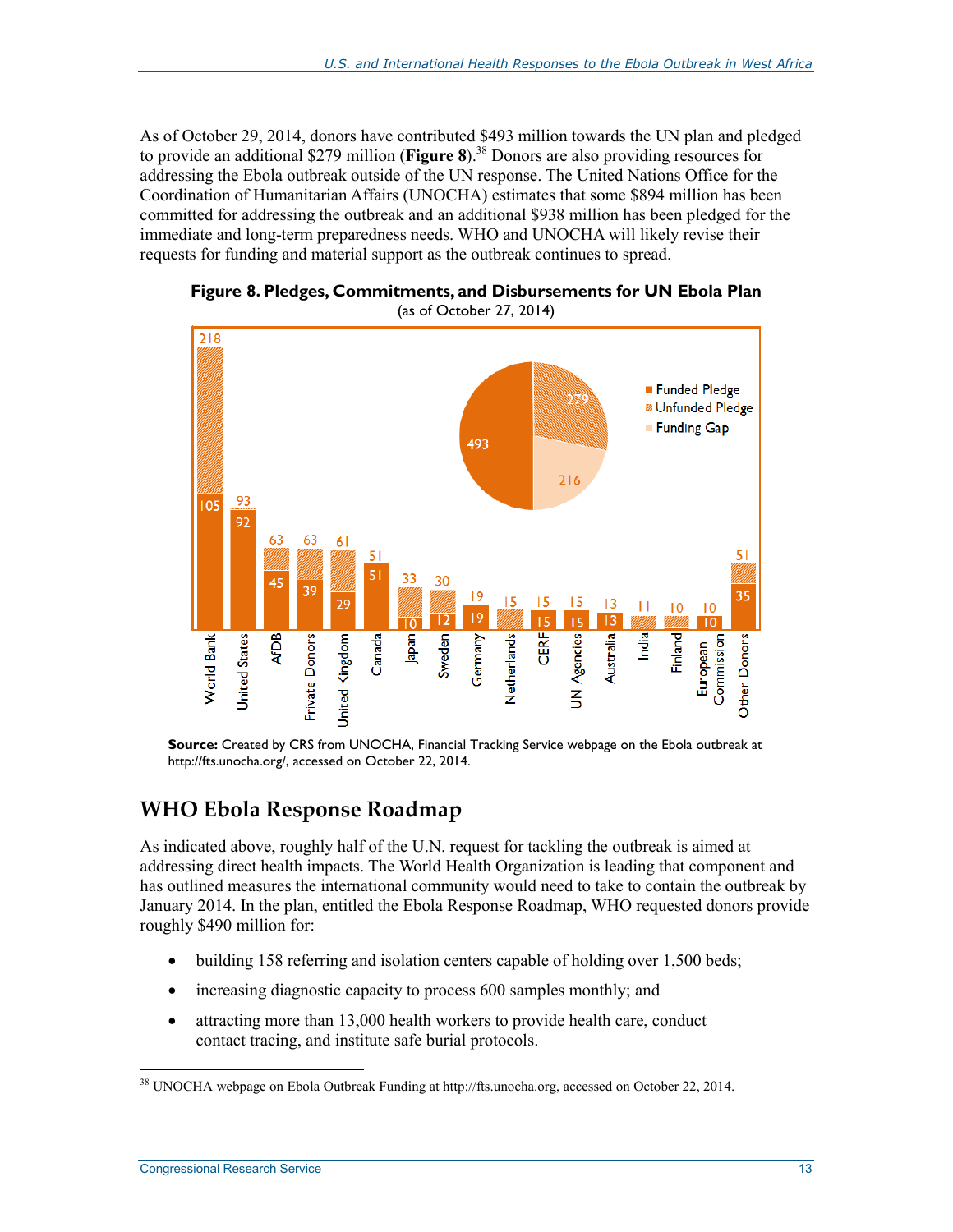### **WHO Community Care Campaign**

Since September, pledges to send health workers to the region have increased, though human resource constraints continue to inhibit containment efforts. Since September, several countries have pledged medical support to the region, including Cuba's commitment to deploy 165 health professionals;<sup>39</sup> a U.S. commitment to deploy 65 U.S. Public Health Service Commissioned Corps officers for providing Ebola care in an DOD-established ETU;  $40$  Britain's provision of 750 troops, including medical officers;<sup>41</sup> and China's pledge to send more than 170 health workers.<sup>42</sup> The African Union and East African Community have respectively committed to send 100 and 600 health workers.<sup>43</sup>

In light of human resource constraints, the Liberian Government, WHO, CDC, and other partners developed the Community Care Campaign, which will initially be targeted at "the 400,000 most vulnerable households in Liberia" and will be subsequently expanded to cover the rest of the country and region.<sup>44</sup> The Community Care Campaign calls for the establishment of community care centers (CCCs), which will be managed and staffed by non-governmental organizations (NGOs), community health workers (CHWs, lay people with rudimentary health training) and family members of EVD patients. The CCCs are intended to "complement" Ebola Treatment Units that are staffed by trained health practitioners and are operating at maximum capacity. The Sierra Leonean government and implementing partners are also establishing CCCS in the country. **Table 4** summarizes similarities and differences between the two facilities.

|                                             | <b>Ebola Treatment Units</b>                                                                                                                          | <b>Community Care Centers</b>                                           |
|---------------------------------------------|-------------------------------------------------------------------------------------------------------------------------------------------------------|-------------------------------------------------------------------------|
| <b>Bed Capacity</b>                         | up to 100 beds                                                                                                                                        | up to 15 beds                                                           |
| <b>EVD Diagnosis</b>                        | yes                                                                                                                                                   | depends on facility                                                     |
| Healthcare for EVD<br>patients <sup>a</sup> | intravenous care, including hydration and blood<br>transfusion; maintenance of oxygen and blood<br>pressure levels; and treatment of other infections | oral rehydration, pain killers,<br>fever reducers, and<br>antimalarials |
| <b>EVD Care</b>                             | provided by trained medics                                                                                                                            | provided by NGOs, CHWs<br>and family members                            |
| Oversight of Ebola Care<br><b>Practices</b> | on-site                                                                                                                                               | off-site                                                                |
| Access to food and water                    | yes                                                                                                                                                   | yes                                                                     |

#### **Table 4. Similarities and Differences Between ETUs and CCCs**

**Source:** Created by CRS from WHO, Key Considerations for the Implementation of an Ebola Care Unit at Community Level, September 2014.

a. For more on care and treatment of EVD symptoms, see http://www.cdc.gov/vhf/ebola/treatment/.

<sup>1</sup> <sup>39</sup> WHO, "Cuban medical team heading for Sierra Leone," Press Release, September 2014.

<sup>40</sup> HHS, "U.S. Public Health Service Commissioned Corps to help treat Ebola patients in Liberia," September 16, 2014.

<sup>41</sup> USAID, "West Africa-Ebola Outbreak," Fact Sheet #4, October 22, 2014.

<sup>42</sup> Ewan MacAskill and Rowena Mason, "British troops to be sent to help fight Ebola," *The Guardian*, October 8, 2014.

<sup>43</sup> USAID, "West Africa-Ebola Outbreak," Fact Sheet #4, October 22, 2014.

<sup>44</sup> White House, "Fact Sheet: U.S. Response to the Ebola Epidemic in West Africa," September 16, 2014.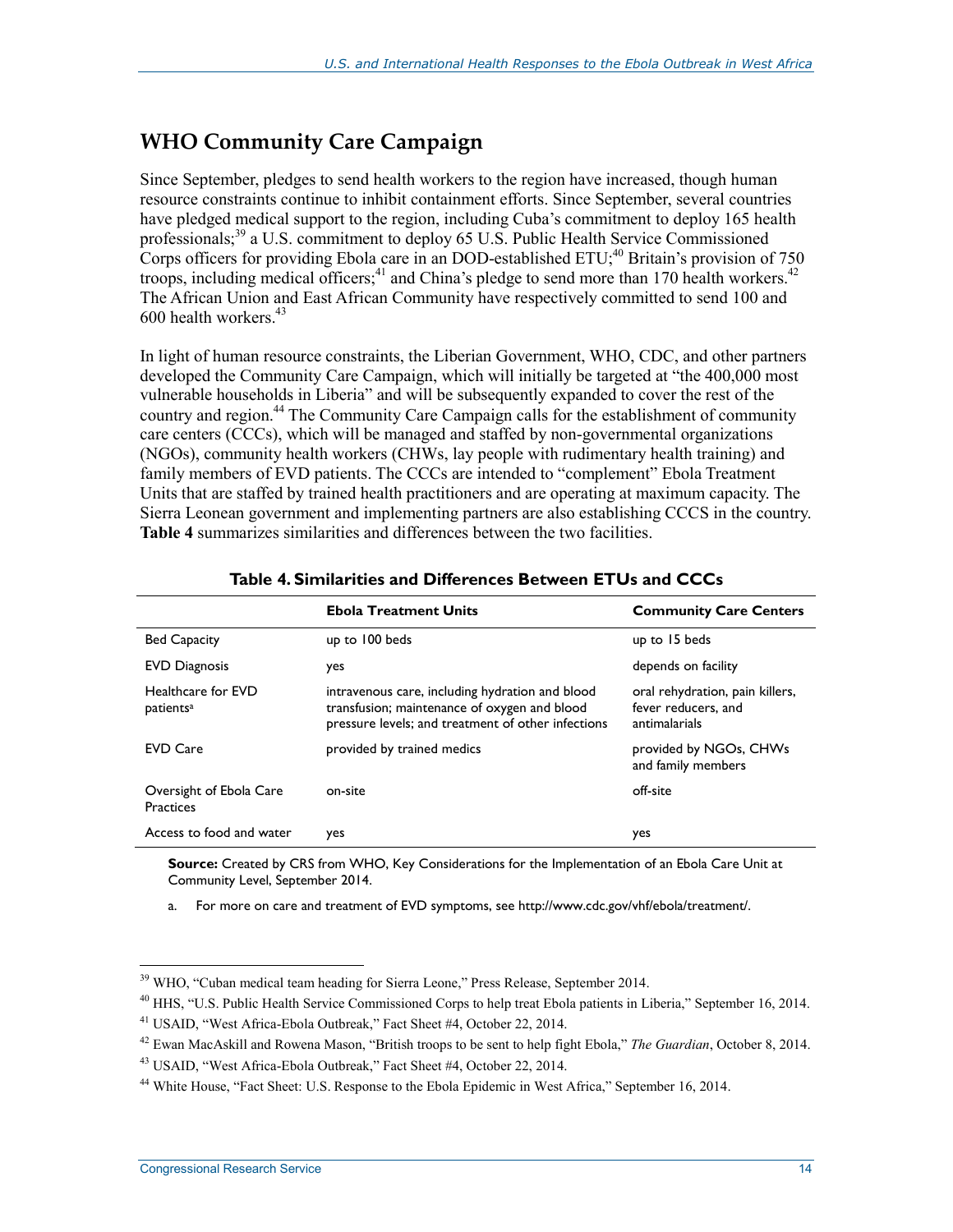## **U.S. Responses to Pandemic Threats and Ebola**

The United States is the leading funder of the international Ebola response and its financial support is continuing to rise. The U.S. Agency for International Development (USAID) reports that as of October 22, U.S. humanitarian funding for EVD responses totaled \$344.6 million.<sup>45</sup> In addition, the Department of Defense (DOD) is planning to spend more than \$1 billion on containing the outbreak in support of U.S. EVD activities in West Africa, as described below.<sup>46</sup>

On October 17, President Obama established an Ebola Czar to coordinate U.S. domestic and global responses to the Ebola outbreak. The U.S. Global Ebola strategy has four key goals:

- 1) control the outbreak,
- 2) mitigate second order impacts,
- 3) establish coherent leadership and operations, and
- 4) advance global health security.

U.S. global efforts focus primarily on Liberia, where the outbreak is most widely spread, although the United States is engaged in all three affected countries. As of October 25, nearly 900 U.S. Government personnel are stationed in the region, more than 700 of which are among the 4,000 military personnel who will be deployed to the region.<sup>47</sup>

U.S. responses to the current Ebola outbreak are built on prior and ongoing efforts to build the capacity of foreign nations to prepare and respond to disease outbreaks—including Ebola. These activities are primarily implemented through USAID and CDC, though the U.S. Departments of Agriculture, Defense, and State also contribute to such efforts. Pandemic preparedness programs began in earnest after the 2005 avian flu outbreak and have experienced varying levels of congressional support. The section below briefly describes U.S. pandemic preparedness efforts, including Ebola outbreak responses, by agency.

#### **USAID Pandemic Preparedness Efforts**

Since 2005, USAID has invested roughly \$1 billion on helping countries detect, prepare for, and respond to outbreaks that originate in animals, such as Ebola, and that have the potential to cause pandemics. 48 In FY2014, USAID spent \$72.5 million on such efforts through the Emerging and Pandemic Threats (EPT) program, which operates in 18 countries in Africa and Asia. The program grew out of USAID's initial response to H5N1 avian influenza in 2005.

Congress appropriates funds directly to USAID for EPT. These funds have fluctuated between FY2005-FY2014 (**Table 5**). Related activities in 18 countries in East and Central Africa and South and Southeast Asia focus on:

<sup>45</sup> USAID, "West Africa-Ebola Outbreak," Fact Sheet #4, October 22, 2014.

<sup>46</sup> White House webpage on the U.S. Ebola response at http://www.whitehouse.gov/ebola-response, accessed on October 23, 2014.

<sup>47</sup> Communication with USAID, October 26, 2014.

<sup>48</sup> See the USAID webpage on pandemics at http://www.usaid.gov/what-we-do/global-health/pandemic-influenza-andother-emerging-threats.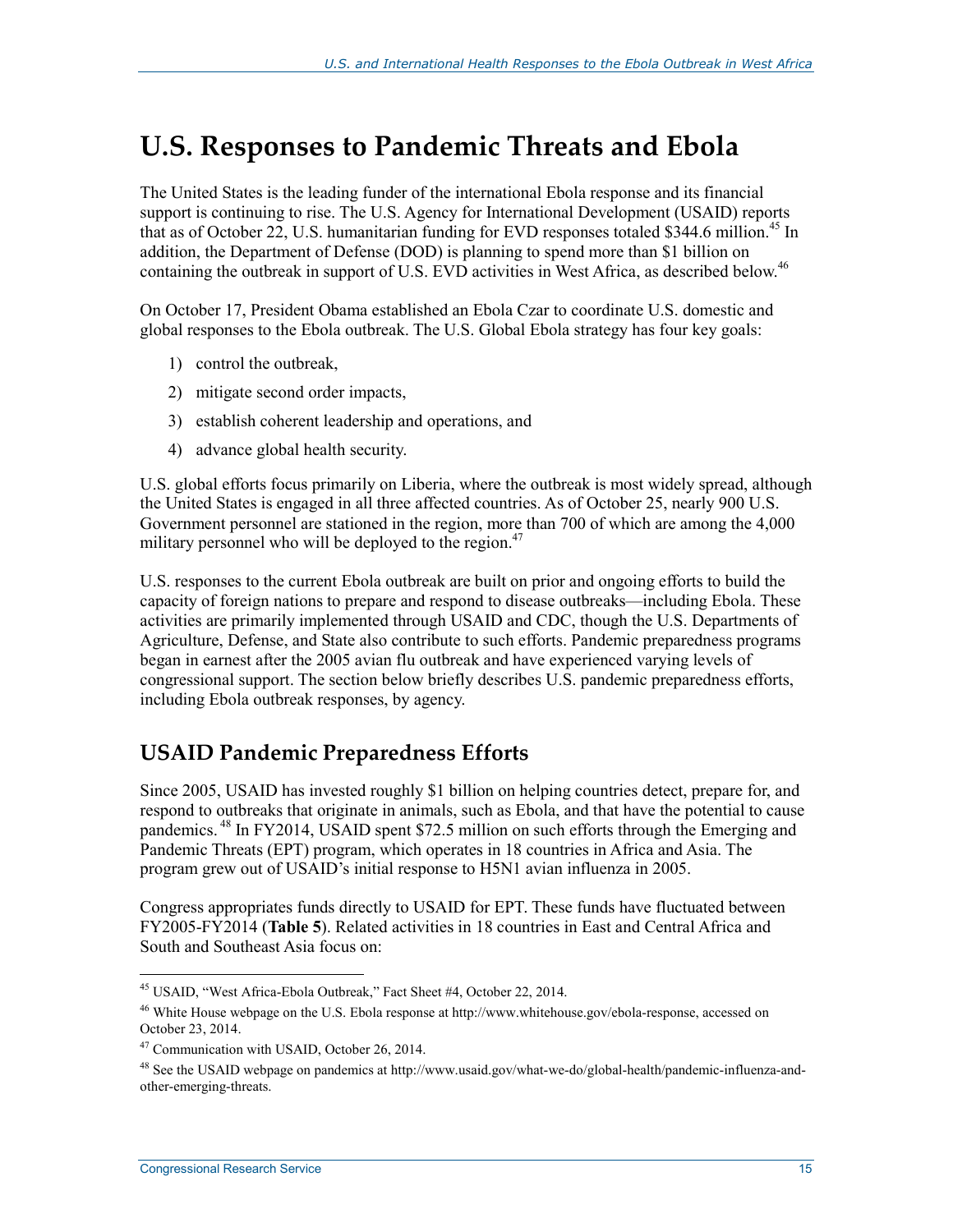- **viral detection**—identification of viruses in wildlife, livestock, and human populations that may be public health threats;
- **risk determination**—characterization of the potential risk and method of transmission for specific viruses of animal origin;
- • **institutionalization of a "one health" approach**—integration of a multi-sector approach to public health (including animal health and environment);
- **outbreak response capacity**—support for sustainable, country-level response to include preparedness and coordination; and
- **risk reduction**—promotion of actions that minimize or eliminate the potential for the emergence and spread of new viral threats.

| (current U.S. \$ millions and percent) |      |      |      |     |                  |     |                     |    |    |                                                                                              |              |          |
|----------------------------------------|------|------|------|-----|------------------|-----|---------------------|----|----|----------------------------------------------------------------------------------------------|--------------|----------|
|                                        | FY05 | FY06 | FY07 |     | <b>FY08 FY09</b> |     | FYI0 FYII FYI2 FYI3 |    |    | FY14<br>Actual Actual Actual Actual Actual Actual Actual Actual Actual Estimate Request FY15 | $FY15 FY14-$ |          |
| Avian Flu/<br>Pandemic<br>Preparedness | 16   | 162  | 161  | 115 | 190              | 106 | 93                  | 58 | 55 | -73                                                                                          | 50           | $-31.0%$ |

#### **Table 5. USAID Pandemic Preparedness Funding**

**Source:** Created by CRS correspondence with USAID officials, August 6, 2014.

**Note:** Includes supplemental appropriations.

#### **USAID Ebola Responses<sup>49</sup>**

USAID has deployed a Disaster Assistance Response Team (DART) to West Africa to coordinate the U.S. Government's response to the Ebola outbreak. In coordination with other federal agencies, the team is overseeing the U.S. response. Between March and October 2014, USAID has committed to provide more than \$300 million for combating Ebola in West Africa.<sup>50</sup> This included the provision of resources for 1,000 treatment beds, 130,000 sets of protective equipment for healthcare staff and outbreak investigators, as well as 50,000 hygiene kits, which include soap, bleach, gloves, masks, and other supplies to help prevent the spread of disease.<sup>51</sup> USAID is also supporting the International Federation of Red Cross and Red Crescent Societies (IFRC) to raise public awareness of Ebola's mode of transmission, teach disease prevention practices to communities, train volunteers to detect Ebola symptoms and identify contacts of confirmed or suspected cases for further monitoring, and support safe burial and body management activities. USAID has reprogrammed funds from the Global Heath and International Disaster Assistance accounts to fund these efforts.

<sup>&</sup>lt;sup>49</sup> Summarized from USAID, "USAID and CDC Announce Additional Assistance for West Africa Ebola Response," press release, August 5, 2014.

<sup>50</sup> USAID, "West Africa-Ebola Outbreak," Fact Sheet #4, October 22, 2014.

<sup>&</sup>lt;sup>51</sup> U.S. Embassy, "U.S. to Help Mobilize More Health Workers for Ebola Outbreak," September 9, 2014.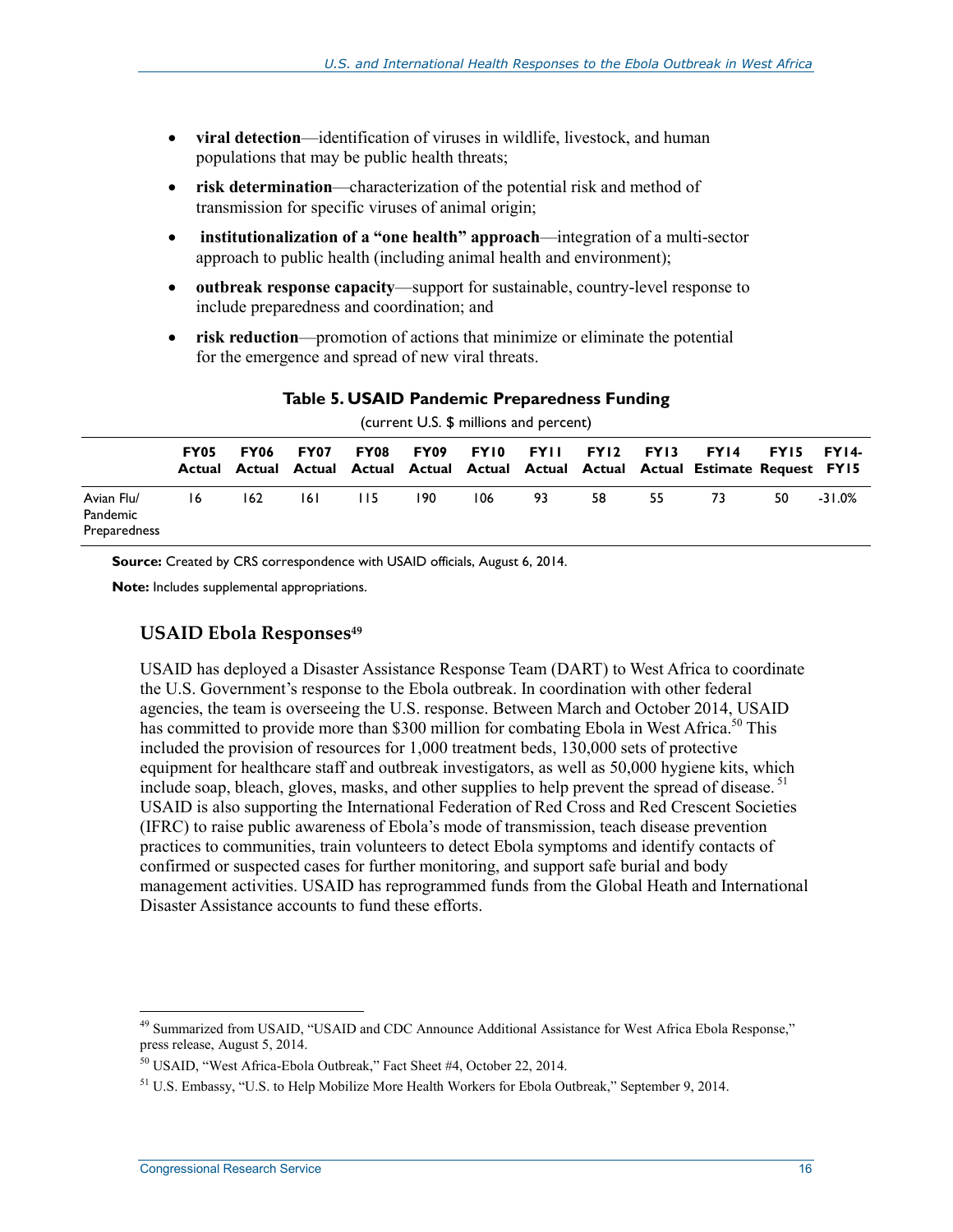### **CDC Pandemic Preparedness Efforts**

CDC funds its global pandemic preparedness efforts through a variety of accounts, including the Global Disease Detection (GDD) program, Emerging and Zoonotic Infectious Diseases, Global Health, Immunization and Respiratory Diseases, and Public Health Preparedness and Response. The Centers leverage resources from these and other program accounts to respond to global disease outbreaks—including Ebola. Appropriations for GDD have grown since 2003 (**Table 6**).

#### **Table 6. CDC Global Disease Detection Funding**

(current U.S. \$ millions)

|      | FY04   |    | <b>FY05 FY06 FY07 FY08 FY09 FY10 FY11 FY12 FY13 FY14</b> |             |  |    |       |     | Actual Actual Actual Actual Actual Actual Actual Actual Actual Actual Estimate Estimate | FY15 |
|------|--------|----|----------------------------------------------------------|-------------|--|----|-------|-----|-----------------------------------------------------------------------------------------|------|
| GDD. | $12 -$ | 21 |                                                          | 32 32 31 34 |  | 44 | 42 42 | 45. | 45.                                                                                     | 45.  |

**Source:** Created by CRS from correspondence with the Office of Management and Budget (OMB), appropriations legislation, and budget justification documents.

CDC has requested additional support (\$45 million) in FY2015 to fund activities in support of the Global Health Security Agenda, which will accelerate activities to detect, prevent, and respond to global infectious disease threats like Ebola.<sup>52</sup> CDC directly or indirectly supports pandemic influenza preparedness efforts in more than 50 countries. In some cases, CDC sends experts to work with WHO country offices or foreign health ministries, and at other times, CDC forms cooperative agreements with partners to support country efforts.

#### **CDC Ebola Responses53**

At the end of March 2014, CDC teams traveled to Guinea and Liberia to help those Health Ministries characterize and control the outbreak, identify and manage EVD cases, conduct contact tracing, and improve data management. Following an initial response, new cases flared up after appearing to decelerate for some time. CDC returned to the region and began resumed technical assistance efforts. In addition to the activities discussed above, CDC is also training airport personnel and working with partners to display Ebola-specific travel messages for electronic monitors and posters at airports in the affected countries. CDC is not providing direct care of Ebola patients. As of October 22, 2014, CDC has committed more than \$16.7 million for its Ebola responses.<sup>54</sup>

#### **Department of Defense Ebola Responses**

Until recently, DOD responses to the outbreak were focused on researching treatments and vaccines and providing laboratory diagnostic assistance to Sierra Leone and Liberia. On September 8, DOD announced that it would provide \$22 million to set up a 25-bed field hospital

<sup>52</sup> For more on the Global Health Security Agenda, see http://www.cdc.gov/globalhealth/security/.

<sup>&</sup>lt;sup>53</sup> This section was summarized from correspondence with CDC. Also see, Meredith Dixon and Ilana Schafer, "Ebola Viral Disease Outbreak – West Africa, 2014," *Morbidity and Mortality Weekly Report* (June 27, 2014), volume 63, issue 25, pp. 548-551; and http://www.cdc.gov/vhf/ebola/outbreaks/guinea/.

<sup>54</sup> USAID, "West Africa-Ebola Outbreak," Fact Sheet #4, October 22, 2014.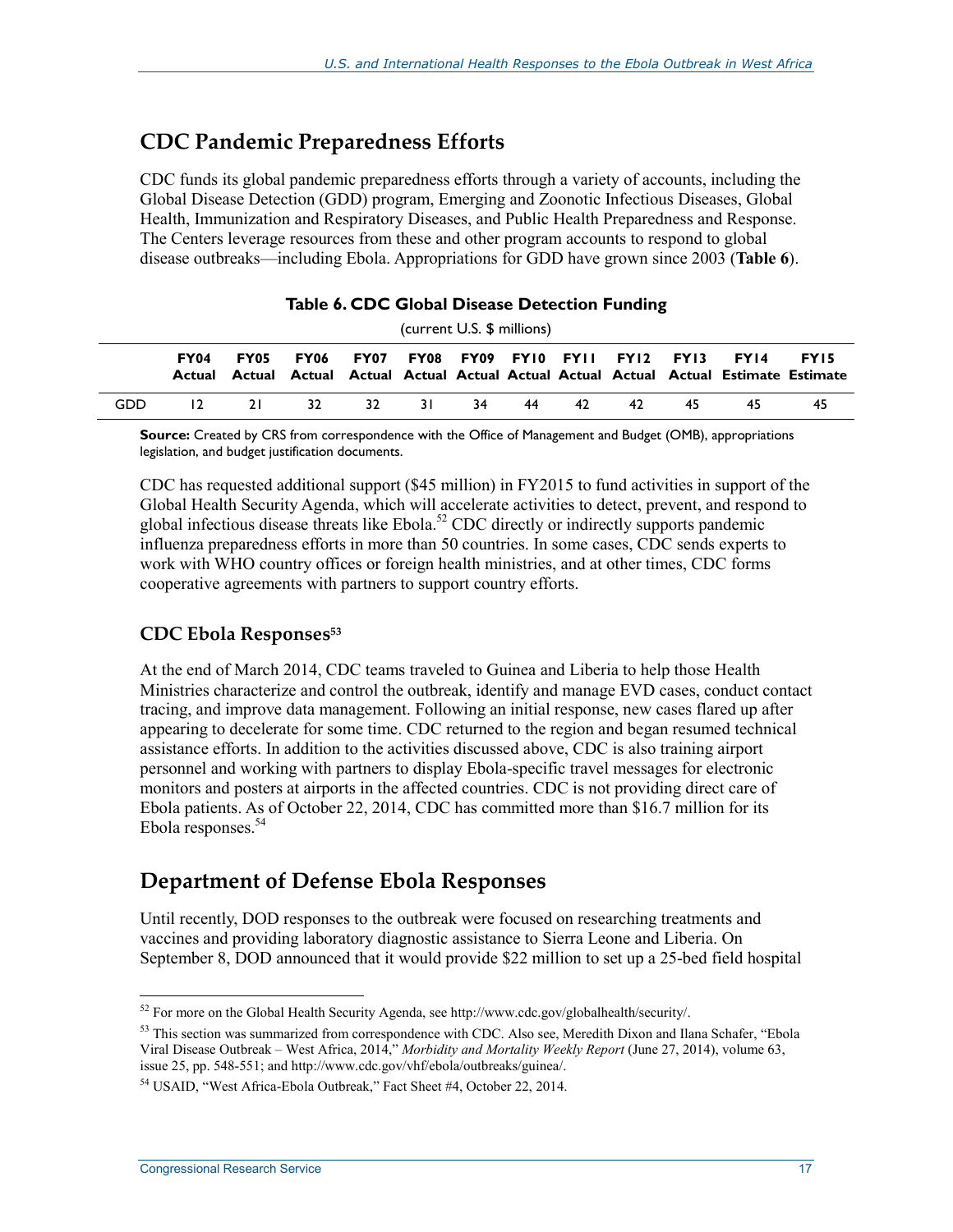in Liberia that would be used to treat EVD cases among healthcare workers. The Department of Health and Human Services (HHS) U.S. Public Health Service Commissioned Corps will deploy 65 officers "to Liberia to manage and staff the hospital."55 Military personnel will establish and supply the facility, but not provide direct medical care.<sup>56</sup>

On September 16, President Barack Obama announced the launch of "Operation United Assistance."<sup>57</sup> The operation is to be based in Monrovia, Liberia, will entail the deployment of roughly 4,000 U.S. military forces, and be overseen and coordinated by the DOD U.S. Africa Command. The operation will support:

- the coordination of U.S. and international relief efforts;
- the provision of medical personnel to train up to 200 health workers weekly; and
- the establishment of 12 treatment centers in Liberia, each with 100-bed capacity.

Operation-related efforts are underway. The first 22-bed ETC is expected to be completed by the end of October and three others are to be completed in November.<sup>58</sup> More than 700 U.S. military personnel are in the region, including personnel from the U.S. Naval Medical Research Center who are operating three mobile medical labs for EVD testing.<sup>59</sup> Congress has approved several DOD reprogramming requests to fund Operation United Assistance as well as other related activities, including those that supply personal protective equipment, laboratory inputs, and technical advisors to the region. Total DOD funding for the global Ebola response is expected to exceed  $$1$  billion<sup>60</sup>

## **Possible Issues for Congress**

The current Ebola outbreak has overwhelmed the governments of Guinea, Sierra Leone, and Liberia. Insufficient capacity to detect, treat, and prevent the spread of disease has enabled the virus to spread and has further weakened health systems that were already inundated and in dilapidated conditions. Congress has held several hearings on the outbreak and enacted legislation that urged expanding U.S. and international responses and that provided funds for U.S. responses. As the outbreak continues to spread, the Administration may request additional funds to contain the outbreak. This section describes issues Congress may consider as it assesses U.S. and international responses.

<sup>1</sup> <sup>55</sup> HHS, "U.S. Public Health Service Commissioned Corps to help treat Ebola patients in Liberia," Press Release, September 16, 2014.

<sup>56</sup> Richard Sisk, "Pentagon to Set Up Ebola Field Hospital in Liberia," Military.com, September 8, 2014; and AFP, "US to Send Field Hospital to Ebola-Hit Liberia," September 8, 2014.

 $57$  White House, "Fact Sheet: U.S. Response to the Ebola Epidemic in West Africa," September 16, 2014.

<sup>&</sup>lt;sup>58</sup> White House, "Fact Sheet: The U.S. Government's Response to Ebola at Home and Abroad," October 22, 2014.  $59$  Ibid.

 $60$  White House, "Fact Sheet: U.S. Response to the Ebola Epidemic in West Africa," October 6, 2014.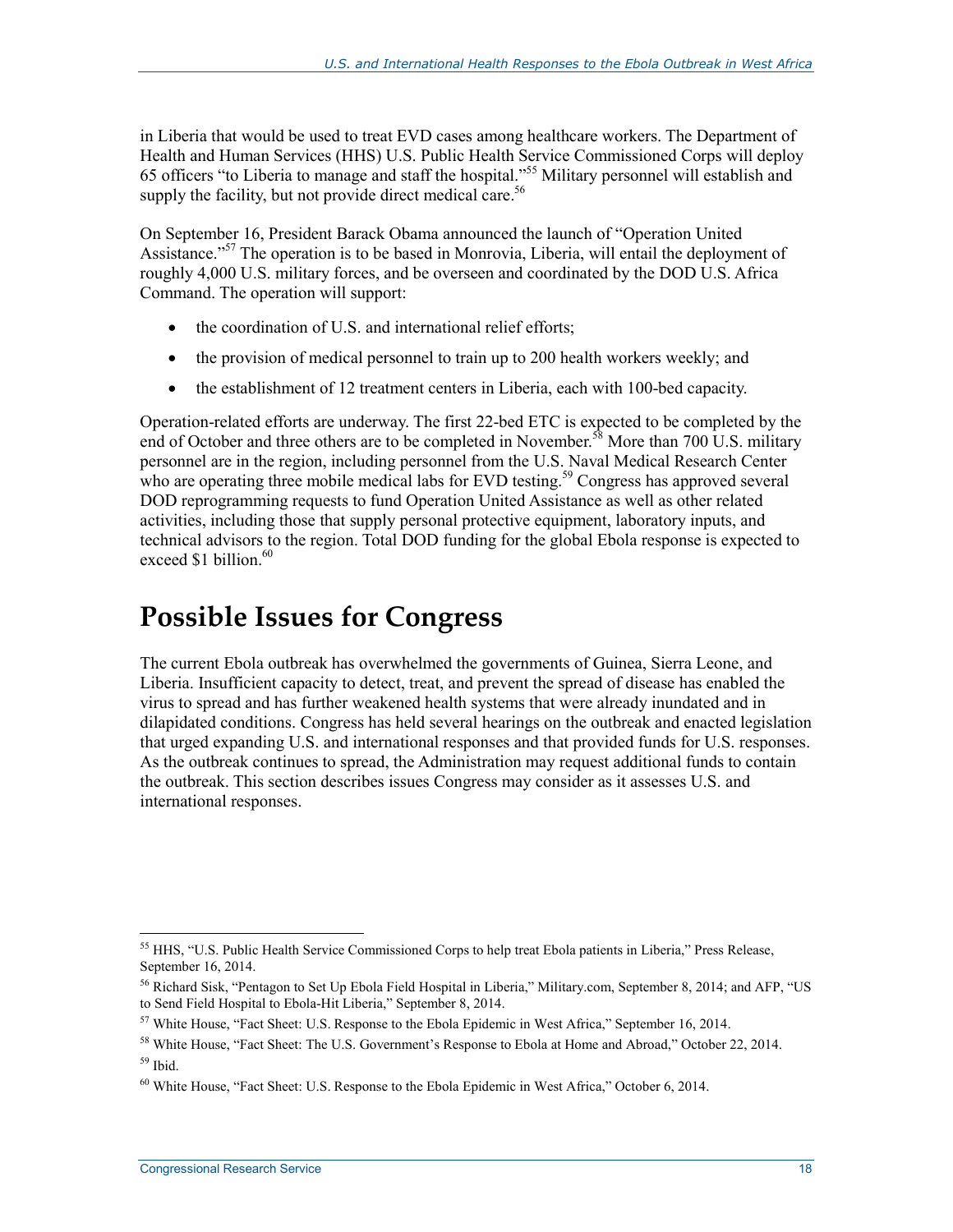#### **Human Resource Constraints**

At the end of August, WHO estimated that it would take 13,000 health workers to contain the Ebola outbreak.<sup>61</sup> Although foreign governments and non-governmental organizations are beginning to deploy medics and other health workers, their numbers are not sufficient to meet the human resource demands. Human resource constraints are most acute in Liberia, where access to Ebola care is the most limited. The United States has partnered with the Liberian government, WHO, and other groups to develop a Community Care Campaign (see "WHO Community Care Campaign"). Doctors Without Borders (known by its French acronym, MSF) has expressed concern about the Community Care Campaign, asserting that the CCCs could turn into "contamination centers" without strict infection control, adequate supplies, trained staff, regular supervision, the ability to diagnose and refer patients, and proper burial methods.<sup>62</sup> WHO acknowledges that "any deficiencies in the quality of implementation could present major risk of virus transmission within the CCC thus exacerbating a situation it is set out to address.<sup> $563$ </sup> Key factors that may complicate safe implementation of the Community Care Campaign include:

- **Quality control.** Inconsistent adherence to infection control protocol is reportedly contributing to EVD cases among health workers. The inability to ensure disease infection, prevention, and control (IPC) protocols among trained health personnel calls into question whether non-governmental organizations, community health workers, and family members will adhere to IPC protocols. This concern is particularly acute for lay personnel (like family members) who may provide Ebola care in the CCCs.
- **Family care providers.** To avoid the possible spread of EVD from familial caretakers to other community members, WHO recommends that only one family member provide care for each patient for the duration of their stay in the CCCs. WHO specifies that the "family member providing supportive care to the patient must not go back and forth between the CCC and the community."<sup>64</sup> However, collective familial care of and close community interaction with the ill is common in Liberia. It is unclear whether CCC supervisors will be able to curtail this custom and ensure that only one family member provides care. Other factors, including loss of income, separation of the caretaker from their uninfected family members, or emotional stress from being in a CCC, might also discourage compliance with WHO familial care guidelines.
- **Waste management and safe burial practices.** IPC protocol requires that those handling the soiled linen of EVD patients, cleaning the CCCs, or burying victims of EVD wear personal protective equipment (PPE). Further, in order to prevent the spread of EVD within CCCs, caretakers must follow strict protocol in using PPE and managing waste (using only designated areas for waste disposal and ensuring daily collection of human and PPE waste). The affected countries face deficiencies in waste management. In 2012, less than 20% of people living in the

<sup>61</sup> WHO, *Ebola Response Roadmap*, August 28, 2014, p. 24.

 $62$  Lenny Bernstein and Lena Sun, "New effort to fight Ebola in Liberia would move infected patients out of their homes," *Washington Post*, September 22, 2014.

<sup>63</sup> WHO, *Key Considerations for the Implementation of an Ebola Care Unit at Community Level*, September 2014.  $64$  Ibid.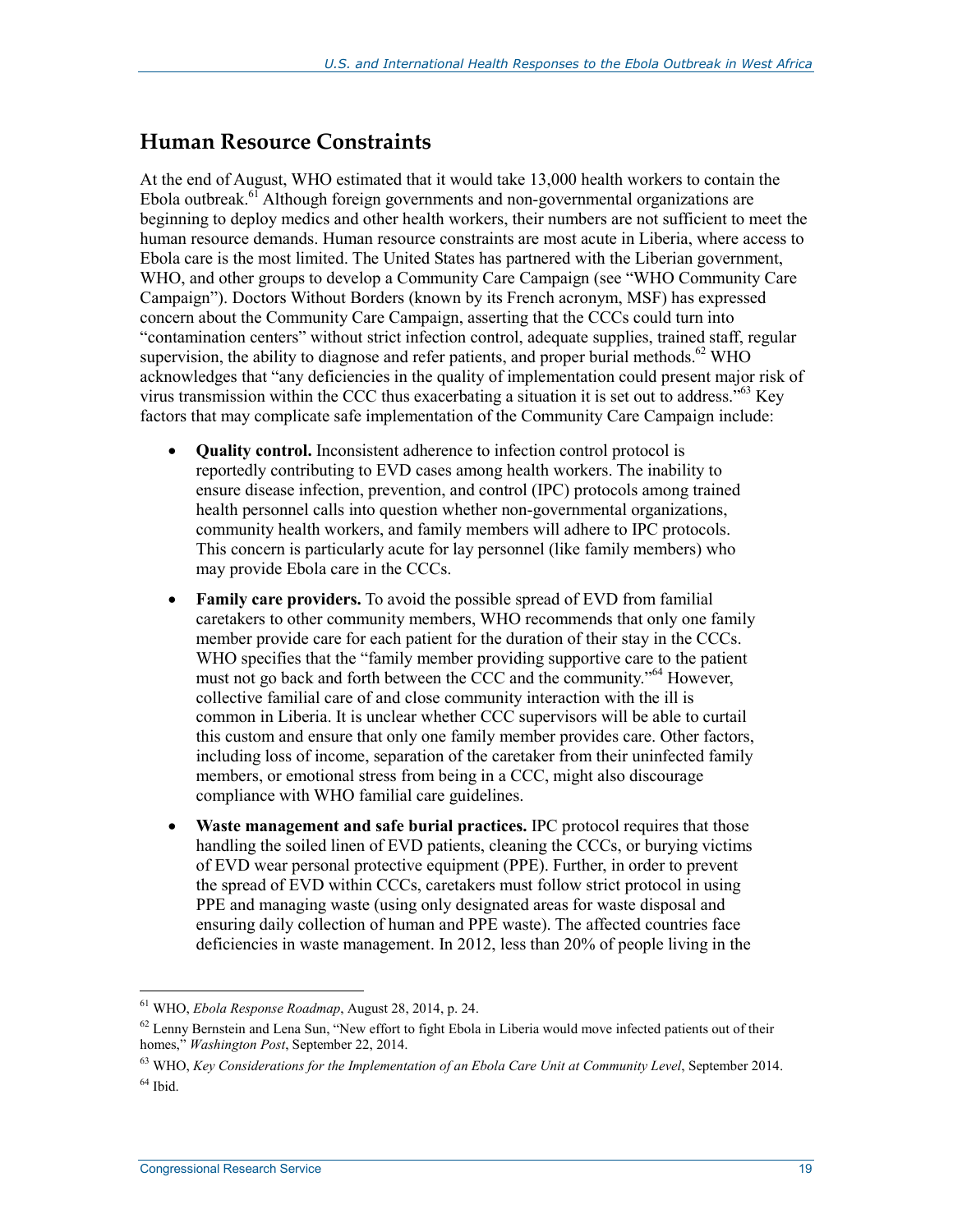affected countries had access to improved sanitation facilities.<sup>65</sup> It may be a challenge ensuring strict adherence to IPC protocol among lay care takers without medical training, particularly if they lack access to sanitation themselves.

- **Oversight.** According to WHO, "monitoring and supervision is critical in ensuring the success of the approach.<sup>566</sup> Most of the "low level community health" workers and members of the community" who will be tasked with providing care in CCCs have never done so before. The Community Care Campaign calls for once daily supervisory visits by at least one health care worker trained in IPC. It remains to be seen whether once daily visits are enough to ensure compliance with the IPC protocols, as well as others, including proper and consistent use of PPE by care takers, launderers, burial team, and sanitation workers.
- **Supply chain management.** Due to poor supply chain management practices, many publicly funded health clinics in the affected countries face interruptions in medical supplies and often lack commodities such as gloves, masks, and gowns. A lack of protective equipment in ETUs and health clinics has been associated with EVD infection among health workers.<sup>67</sup> Lapses in protective gear in CCCs can lead to unsafe practices, such as recycling or reusing existing PPE. It remains to be seen whether WHO and its partners will be able to ensure the continuous supply of commodities to disparate CCCs.

WHO recognizes the inherent risks of this effort and advises that Ministries of Health in the affected countries "embark on this approach in an incremental manner starting with a few pilots that are well monitored before taking it up to scale."<sup>68</sup>

U.S. implementation of the Community Care Campaign is already underway. USAID is issuing grants to non-governmental organizations to oversee the management of Community Care Centers. The White House reports that the United States Government has already provided 9,000 community care kits in Liberia for use by individuals in their homes.<sup>69</sup> NGOs generally have autonomy over the implementation of USAID grants, and USAID oversees implementation to ensure that program targets are met. Questions abound, however, about U.S. oversight and implementation of this campaign, particularly regarding U.S. government oversight of grantees managing CCCs and the standardization of quality control and IPC protocol.

#### **Leadership of the International Outbreak Response**

Observers have criticized WHO leadership over the global Ebola response. Some critics have contended that budget cuts that began under WHO's reform efforts have made the Organization less effective and have limited its capacity to contain the outbreak.<sup>70</sup> The 2014-2015 WHO program budget called for a 51% reduction in outbreak and crisis response activities from 2012-

<sup>65</sup> World Bank database, accessed on October 1, 2014.

<sup>66</sup> WHO, *Key Considerations for the Implementation of an Ebola Care Unit at Community Level*, September 2014.

 $67$  For more on health infrastructure deficiencies, see Joseph Forrester et al., "Assessment of Ebola Virus Disease, Health Care Infrastructure, and Preparedness-Four Counties, Southeastern Liberia, August 2014, *Morbidity and Mortality Weekly Report*, October 7, 2014, volume 1, issue 3.

<sup>68</sup> WHO, *Key Considerations for the Implementation of an Ebola Care Unit at Community Level*, September 2014.

 $69$  White House, "Fact Sheet: The U.S. Government's Response to Ebola at Home and Abroad," October 6, 2014.

<sup>70</sup> Sheri Pink, "Cuts at WHO Hurt Response to Ebola Crisis," *New York Times*, September 3, 2014.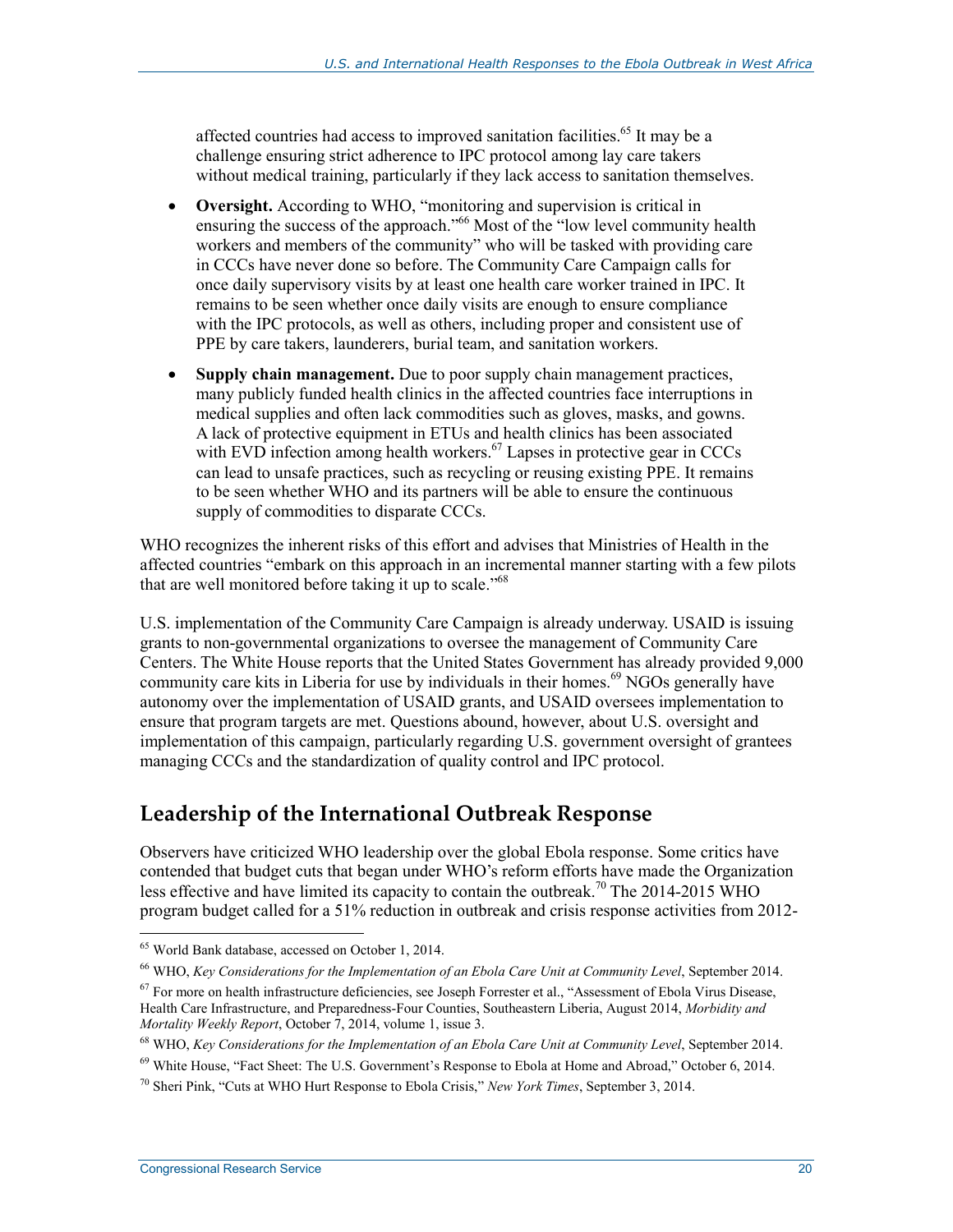2013 levels.<sup>71</sup> Some observers maintain that earlier budget cuts have also crippled the agency by reducing critical staff, causing the closure of the viral hemorrhagic fever unit, and undermining operational capacity.72 Beyond budgetary constraints, some critics contended that WHO's response has been stymied by bureaucratic bloat and undue influence of underqualified staff who attained their positions due to political relationships.<sup>73</sup>

Weak health systems in the affected countries, inadequate capacity of WHO to carry out its own Ebola plans, as well as insufficient international responses to the outbreak have reignited debates about whether WHO should function primarily as an advisory body or maintain some form of operational capacity. Some analysts advocate for the establishment of a WHO-administered "Health Systems Fund," that could be used to both build long-term health system capacity, as well as address short-term crises like the ongoing Ebola outbreak.<sup>74</sup> While supporting the need for a ready-to-deploy team of emergency health responders, others assert the "politics of sovereignty" would preclude WHO from leading such an effort.<sup>75</sup>

#### **U.S. Support for Ebola Responses and Health Systems**

The speed at which EVD is spreading across West Africa is attributable, in large part, to weak health systems in those countries. Donors have long grappled with how to address health emergencies in light of dysfunctional health systems. In the early 2000s, donors turned to diseasebased funding and channeled health aid through non-governmental groups. Opponents of this approach argued that disease-specific programs exacerbate human resource shortages in the public sector and further weaken health systems when parallel bureaucracies are established and government authorities are bypassed. Supporters assert that disease-based funding strengthens oversight capacity and facilitates the monitoring and evaluation of the investments.

This debate intensified following the introduction of the President's Emergency Plan for AIDS Relief (PEPFAR).<sup>76</sup> In an effort to curb the massive number of deaths that followed the introduction of HIV/AIDS, U.S. agencies provided funding to large non-governmental organizations and local partners who established care and treatment facilities outside of government networks. While the effort helped save millions of lives and averted millions more HIV infections, the United States became the sole supporter for millions of people worldwide whose lives would be at risk should U.S. funding be discontinued. In the second phase of PEPFAR (FY2009-FY2013), increasing portions of PEPFAR resources were used to support

75 Jack Chow, "The Ultimate Ebola-Fighting Force," *Foreign Policy*, September 10, 2014.

<sup>71</sup> WHO, *Proposed Programme Budget 2014-2015*, April 19, 2013, Sixty-Sixth World Health Assembly, A66/7.

 $<sup>72</sup>$  Doctors Without Borders, "Ebola: the failures of the international outbreak response," September 2, 2014. Stehpanie</sup> Nebehay and Barbara Lewis, "WHO slashes budget, jobs in new era of austerity," *Reuters*, May 19, 2011.

<sup>&</sup>lt;sup>73</sup> Jason Gale and John Lauerman, "How the World's Top Health Body Allowed Ebola to Spiral Out of Control," *Bloomberg*, October 17, 2014; Lena Sun et al., "Out of Control: How the world's health organization failed to stop the Ebola disaster," *The Washington Post*, October 4, 2014; and Associated Press, "World Health Organization admits botching attempts to stop Ebola in West Africa," October 17, 2014.

<sup>74</sup> Lawrence Gostin, "West Africa's Ebola Epidemic is Out of Control, But Never Had to Happen," Briefing Paper Number 9, August 20, 2014. For more on the possible structure and functions of the Global Health Fund, see Lawrence Gostin and Eric Friedman, "Towards a Framework Convention on Global Health: A Transformative Agenda for Global Health Justice," *Yale Journal of Health Policy, Law, and Ethics*, (2013), volume 13, issue 1.

<sup>76</sup> For more on PEPFAR, see CRS Report IF00042, The President's Emergency Plan for AIDS Relief (PEPFAR): Summary of Recent Developments (In Focus) and CRS Report R42776, *The President's Emergency Plan for AIDS Relief (PEPFAR): Funding Issues After a Decade of Implementation, FY2004-FY2013*, by Tiaji Salaam-Blyther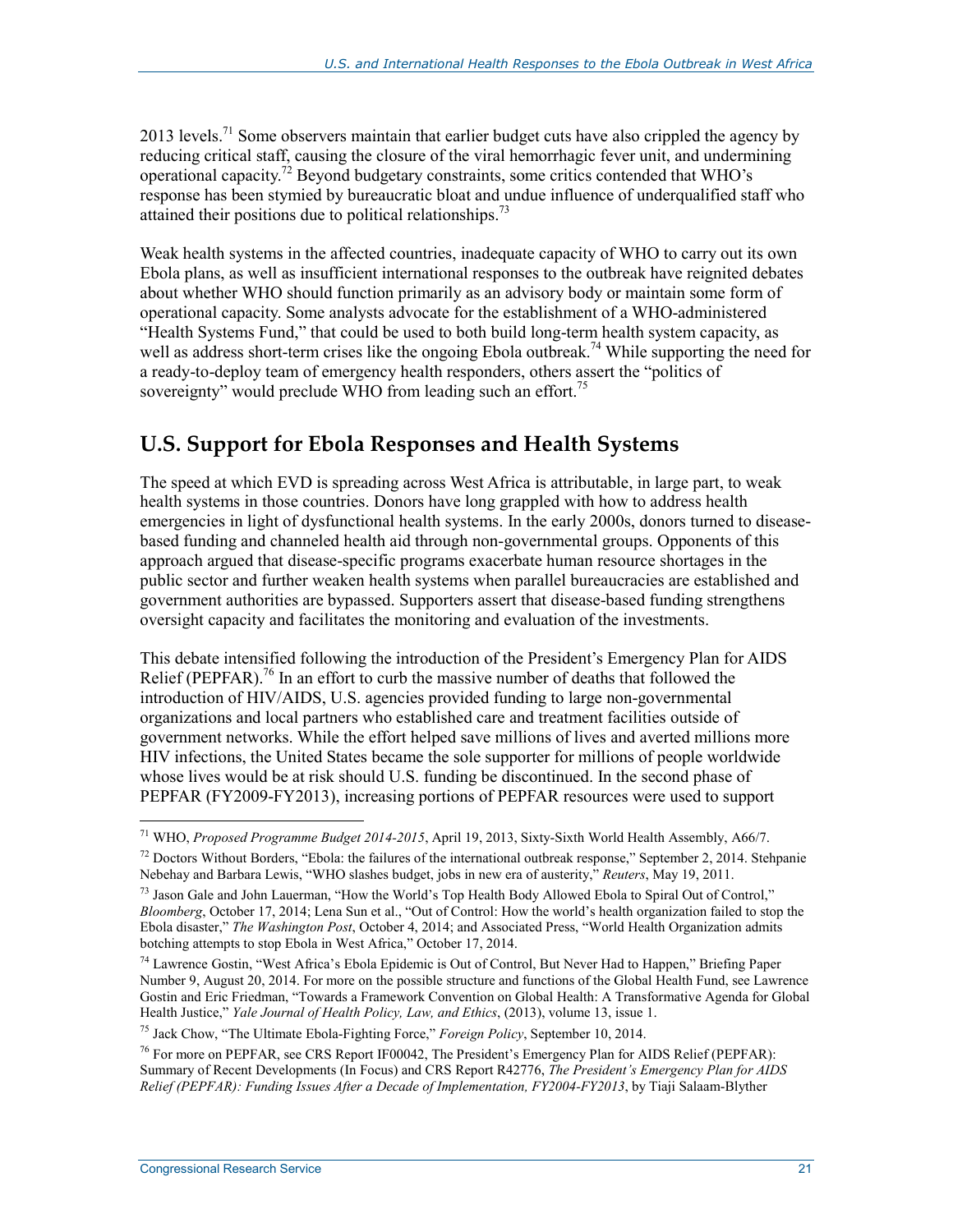health systems in hopes of bolstering country capacity to assume ownership over HIV/AIDS programs. Now in its third phase, debate on the use of PEPFAR funds for building health systems has resumed. A 2013 GAO report noted that roughly 21% of PEPFAR funds were spent on capacity building projects under the "other" budgetary category. At her confirmation hearing, PEPFAR Country Coordinator Deborah Birx asserted that under her leadership, 50% of all PEPFAR resources, including those funded through other accounts, would be spent on care and treatment activities, as mandated. Health system advocates fear that budgetary reforms aimed at adhering to the law may imperil efforts to bolster health systems.

The U.S. Congress faces a similar dilemma with the current Ebola outbreak. The affected countries need focused support to contain and end this outbreak. If and when the outbreak is arrested, however, the countries may not be in any better position to detect, prevent, or respond to other potential disease outbreaks unless donors begin the arduous task of supporting the development of strong health systems. Ken Isaacs, Vice President of International Programs and Government Relations at Samaritan's Purse, described this dilemma at an August 2014 congressional hearing on Ebola, stating "While it should be the goal of the developed world to build capacity, the building of this capacity should not be the focus during times of an emergency crisis of a deadly disease that threatens the international community."<sup>77</sup> USAID has reportedly established an Ebola Health Systems Strengthening working group to support the resumption of health care delivery and to bolster the health systems once the outbreak is contained.<sup>78</sup>

Though PEPFAR and other U.S.-funded health programs have attempted to respond to calls for greater investment in health systems, no appropriations specifically targeting such efforts are provided. Language in appropriations and accompanying conference reports direct the majority of health aid to particular diseases, leaving minimal resources for broader activities to strengthen health systems. The inability of the affected countries to respond to an unforeseen health event may prompt Congress to review how global health funds are appropriated.

### **Evaluating U.S. Responses**

A variety of U.S. agencies are responding to the ongoing Ebola outbreak. The Department of State is leading diplomatic engagements; USAID is coordinating U.S. responses, including the provision of financial and material support; CDC is heading public health and medical response activities; and DOD is handling support for foreign armed forces. With the exception of USAID, the budgetary structure of each of these agencies enables them to respond to this unanticipated event by drawing from accounts that have flexible authorities. The Department of State's efforts to coordinate bilateral diplomatic engagements are conducted through existing channels (e.g., embassy contacts) and, as such, would not require additional, dedicated funding. Outbreak responses by the CDC can be financed through USAID disaster assistance accounts, as well as several CDC accounts that are used for domestic and international health efforts and for which there is not explicit congressional direction on their use. The DOD budget also supports an array of domestic and international health activities that do not receive detailed congressional direction.

<sup>77</sup> U.S. Congress, House Committee on Foreign Affairs, Subcommittee on Africa, Global Health, Global Human Rights and International Organizations, *Combating the Ebola Threat*, Testimony by Ken Isaacs, Vice President of International Programs and Government Relations, Samaritan's Purse, August 7, 2014

<sup>78</sup> USAID, *Investing in Health Systems to Address the Ebola Outbreak*, September 30, 2014.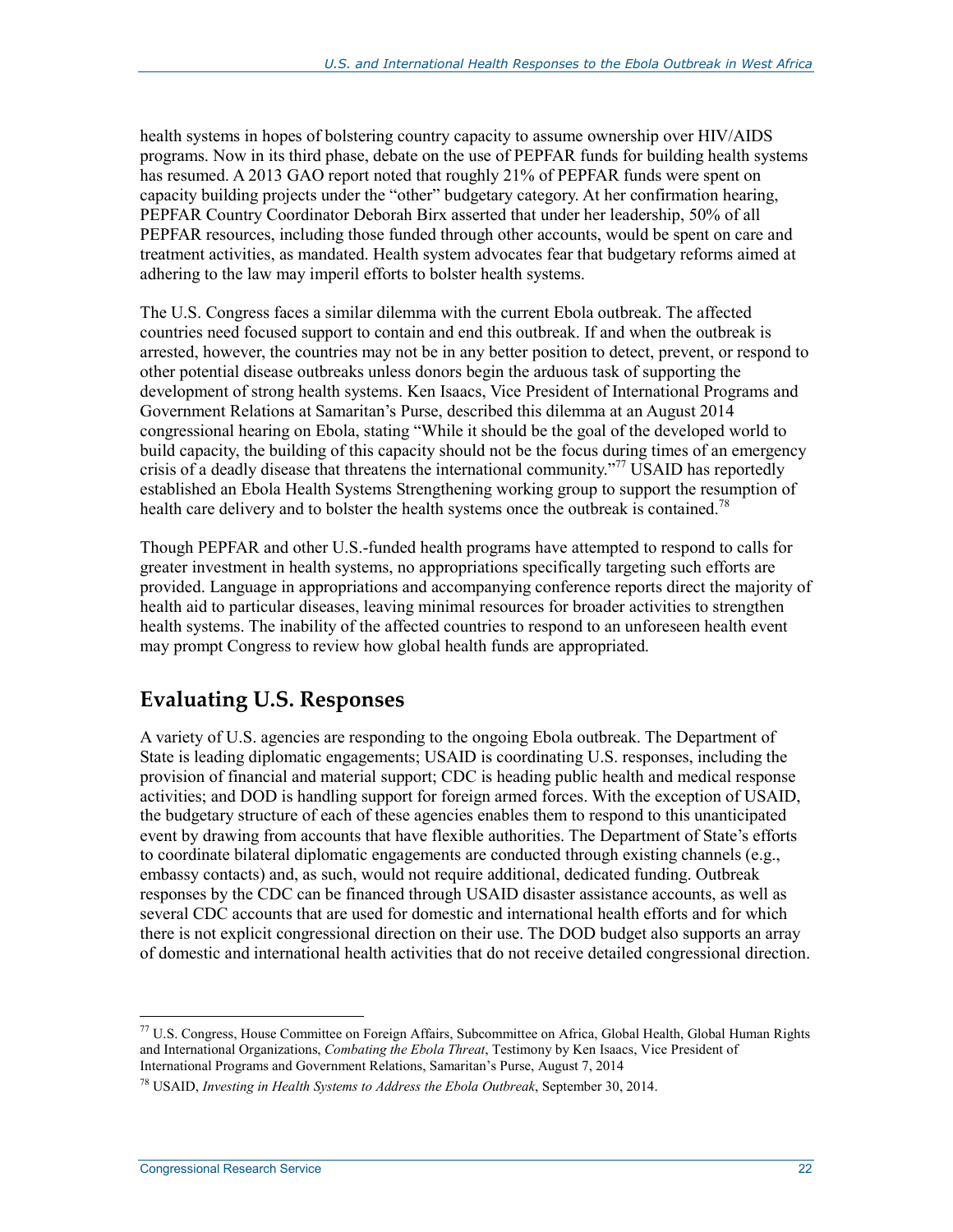Congress has established numerous directives over the years on how foreign aid funds are to be used. As the lead U.S. development agency, USAID often receives specific direction from Congress on how the bulk of its funds will be used through annual appropriations, leaving the agency with limited ability to address unanticipated events, like the current Ebola outbreak, without drawing from ongoing health efforts. According to USAID, it is currently reprogramming funds planned for preventing future outbreaks, as well as addressing ongoing outbreaks (including responses to H7N9 avian influenza in China and MERS-CoV in the Middle East), to address the current Ebola outbreak.<sup>79</sup>

Supporters of the current appropriation structure see it as a tool for overseeing health programs and ensuring that congressional priorities are met. Opponents argue that congressional directives encumber the agility that is needed in the field and create artificial segmentation of health and development issues, thereby limiting the impact and sustainability of such efforts.

By their nature, disease outbreaks are often unpredictable, though with appropriate disease surveillance, detection, and response mechanisms, their impact can be minimized. At present, USAID pandemic preparedness efforts are focused on East and Central Africa, where previous Ebola and influenza outbreaks have occurred, as well as South and Southeast Asia. Now that Ebola has emerged in West Africa, another EVD outbreak may occur in the region; a scenario the affected countries may be ill-prepared to handle. The FY2015 budget request (\$50 million) for pandemic preparedness is roughly 30% less than the FY2014 funding level (\$73 million). Even if Congress funds USAID pandemic preparedness programs at the FY2014 funding level, one USAID official contends that it will not be enough to meet current demands. $80$ 

#### **Addressing the Long-Term and Broader Effects of the Outbreak**

Under the best of circumstances, experts predict that the outbreak can be contained by the end of January. In the meantime, the high death tolls are disrupting social structures and may cause broad, long-term effects in the region. MSF has reported that some affected villages in Sierra Leone have lost the majority of adult community members, leaving vulnerable populations—such as children and the elderly—without resources to cultivate agricultural land and procure food.<sup>81</sup> Observers are also concerned about a growing number of children who are being orphaned from Ebola. This group is particularly vulnerable to marginalization due to overwhelming fear of the virus. Countries in West and Central Africa already had large orphan populations due to a variety of causes including armed conflict and HIV/AIDS. In 2012, some 28 million children were orphaned in the region, of whom more than 4 million lost one or more parent to  $AIDS$ .<sup>82</sup> The outbreak is also hindering the capacity of these governments to address other health issues, such as obstetrical complications. Experts are concerned that child and maternal mortality rates, already high in the region, may further rise due to diminishing numbers of health personnel (caused both by Ebola deaths and abandonment of posts), diversion of limited resources to Ebola treatment centers, and public avoidance of health centers.

 $79$  CRS correspondence with USAID, August 5, 2014.

 $80$  Ibid.

<sup>81</sup> USAID, *West Africa Ebola Outbreak—Update # 5*, August 18, 2014.

<sup>82</sup> UNICEF, *Towards an AIDS-Free Generation Children and AIDS: Sixth Stocktaking Report*, 2013.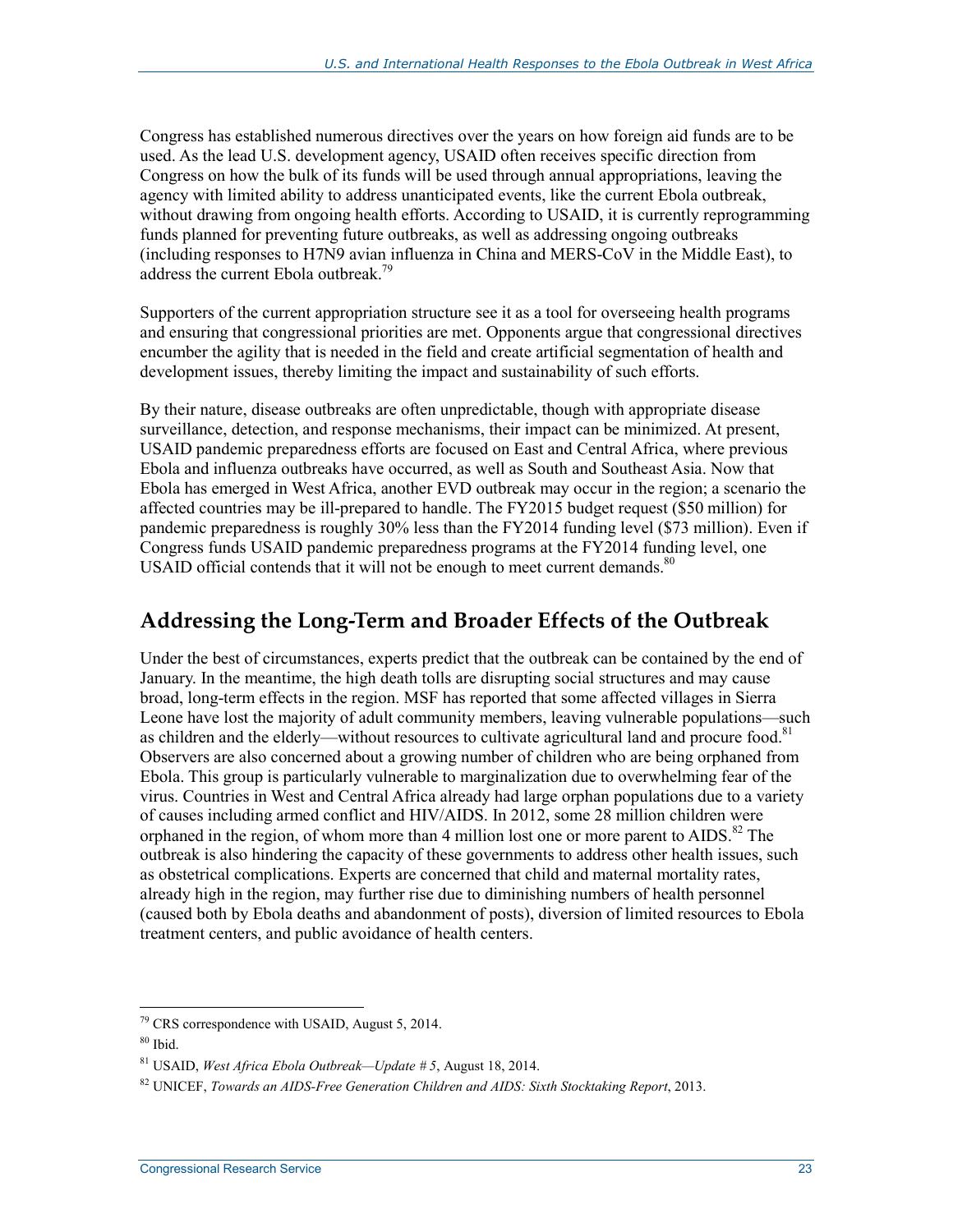The full health effects of the Ebola outbreak may not be known until it is contained. An accounting of broader health and development needs will likely ensue and may rekindle debate over how U.S. global health assistance funds are apportioned. Congress is likely to face arguments from advocates from a variety of actors attempting to garner support for a bevy of health and development issues that will have likely worsened in the wake of Ebola, including maternal and child mortality, child vulnerability and orphanhood, poverty, food scarcity, and water-borne infections.

### **Considering Research and Development Needs**

Since 1976, several Ebola outbreaks have erupted in sub-Saharan Africa, yet therapeutic options remain undeveloped. There is no specific cure, treatment, or vaccine for Ebola, nor or is there any post-exposure prophylaxis for health workers who face regular exposure. Treatment of EVD symptoms increases the probability of survival. Several experimental specific treatments and vaccines are beginning clinical trials to determine their safety and efficacy. The appropriate use of experimental drugs that have not been tested for human safety and effectiveness has become a matter of debate, particularly around the issue of equity.

A global health lawyer described the ensuing debate. "Should [U.S.] workers receive a drug in extremely scarce supply when Africans are affected in far greater numbers? Balanced against this sense of injustice is the ethical concern of administering an experimental drug to African patients that has not undergone any safety testing in humans."83 In addition, if the experimental drugs are ineffectual or cause serious side effects, then their use may further exacerbate mistrust in healthcare workers and modern medical treatments. WHO held a special meeting in August on the topic and announced that under "the particular circumstances of th[e] outbreak, and provided certain conditions are met ... it is ethical to offer unproven interventions with as yet unknown efficacy and adverse effects, as potential treatment or prevention."<sup>84</sup>

In October, press reports indicated that WHO planned to begin testing two Ebola vaccines in January on some 20,000 health workers and other volunteers. The organization also indicated that a limited amount of an experimental treatment might be available for use in Liberia by early November.<sup>85</sup> At the end of October, WHO convened a meeting "with high-ranking government" representatives from Ebola-affected countries and development partners, civil society, regulatory agencies, vaccine manufacturers and funding agencies yesterday to discuss and agree on how to fast track testing and deployment of vaccines in sufficient numbers to impact the Ebola epidemic."<sup>86</sup> Once the trials commence, debates about ethical practices will likely ensue, particularly if trial participants die or experience other adverse reactions.

<sup>83</sup> Lawrence Gostin et al., "The Ebola Epidemic: A Global Health Emergency," *JAMA*, (August 11, 2014).

<sup>&</sup>lt;sup>84</sup> WHO, "Ethical considerations for use of unregistered interventions for Ebola viral disease (EVD)," WHO statement, August 12, 2014.

 $85$  The Guardian, "WHO aims for Ebola serum in weeks and vaccine tests in Africa by January," September 22, 2014.

<sup>86</sup> WHO, "WHO convenes industry leaders and key partners to discuss trials and production of Ebola vaccine," news release, October 24, 2014.